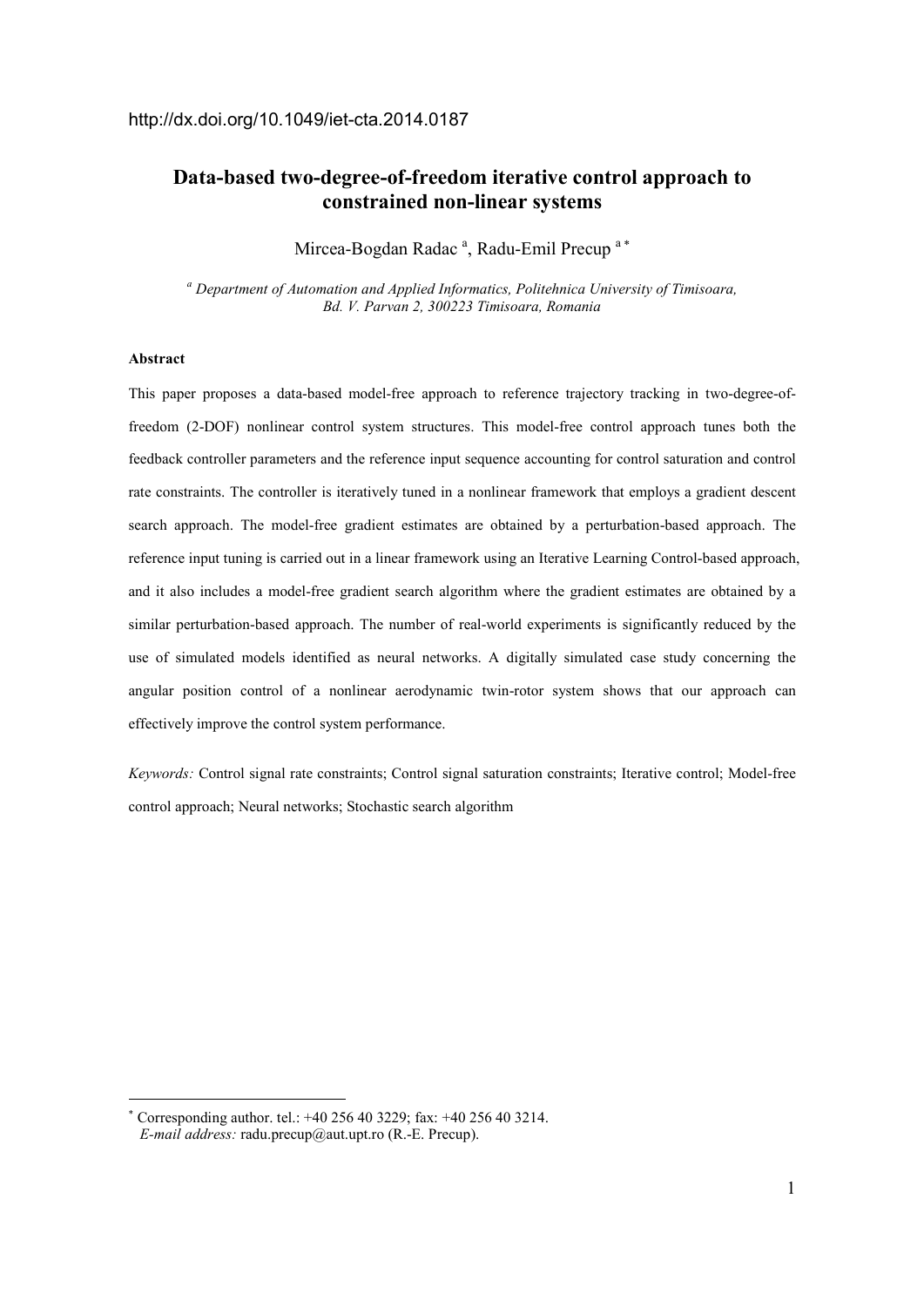### **1. Introduction**

Data-based control design targets the control system (CS) performance improvement using optimization approaches where no a priori model information on the process is available or little such information is used. The performance specifications in complex industrial process applications are translated into easily interpretable performance indices that are usually specified in the time domain (for example, the rise time, the overshoot, the settling time), and they are aggregated in general integral-type or sum-type objective functions. The minimization of these objective functions in the framework of constrained optimization problems can fulfil different objectives such as reference trajectory tracking (including model reference tracking), control signal (c.s.) penalty, disturbance rejection, etc.

The reference trajectory tracking problem can be formulated as a dual data-based iterative optimization problem (OP) with respect to both the feedback controller parameters and the reference input. The main databased techniques that carry out the iterative experiment-based update of controller parameters are Iterative Feedback Tuning (IFT) [1], Correlation-based Tuning [2], Frequency Domain Tuning [3], Iterative Regression Tuning [4], and Simultaneous Perturbation Stochastic Approximation [5], [6]. Other model-free control approaches are data-driven predictive control [7], [8], Model-free Control [9], data-based or datadriven Model-free Adaptive Control [10], [11], unfalsified control [12], and adaptive online IFT [13]. The most popular non-iterative technique is Virtual Reference Feedback Tuning (VRFT) [14], [15]. These techniques use various approaches to ensure model-free controller tuning. However, the tuning to achieve reference trajectory tracking does not guarantee robust stability or robust performance. Some recent databased control approaches ensure robust stability/performance while still keeping the model-free property; these approaches try to avoid the direct process identification and to infer the results from data or from easyto-obtain non-parametric CS models such as the frequency response functions [3]. The data-based control can be integrated with other data-based approaches for modelling, process monitoring and fault diagnosis [16].

On the other hand, as shown in our recent papers [17] and [18], the reference trajectory tracking can also be considered as a reference input design over an initial CS a priori tuned controllers in order to solve stability and disturbance rejection issues. Therefore, the reference trajectory tracking is defined as an open-loop optimal control problem. An Iterative Learning Control (ILC) framework [19], [20] can be used with this respect. Such approaches to ILC-based solving of optimal control problems are formulated in [20], and the stochastic approximation is treated in [21]. The analysis of the current literature highlights that the reference tracking belongs to the optimization issues in data-based control which are thoroughly discussed in [22]. The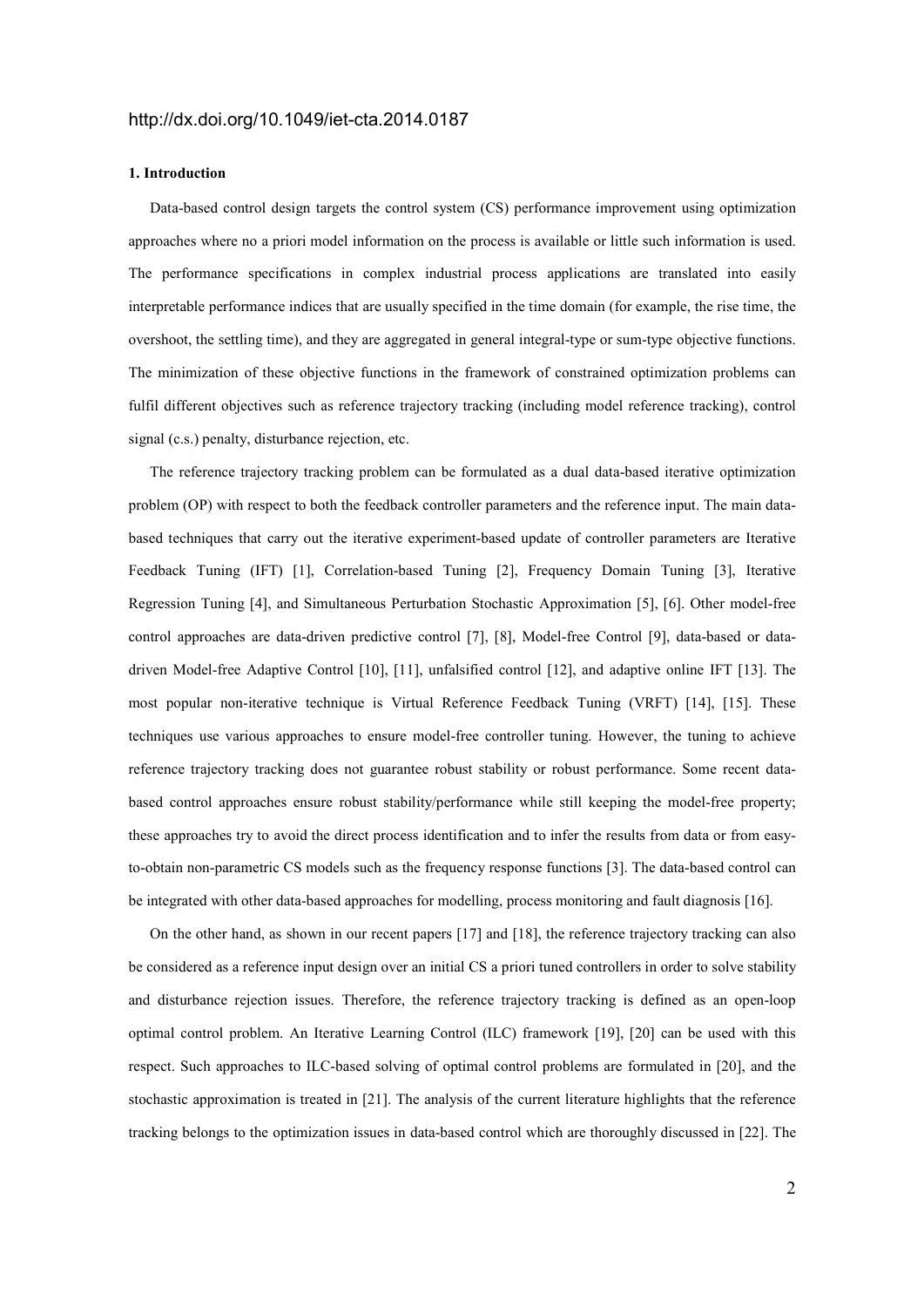affine constraints are handled in [23] by the transformation of ILC problems with quadratic o.f.s into convex quadratic programs. The system's impulse response is estimated in [24] using input/output measurements and next used in a norm-optimal ILC structure that accounts for linear inequality actuator constraints. A learning approach for the parameters of motion primitives to achieve flips for quadrocopters is given in [25] using simple approximate models. Reinforcement learning formulations for policy search using approximate models and signed derivatives are presented in [26].

This paper offers a novel two-degree-of-freedom (2-DOF) iterative data-based model-free control approach to reference trajectory tracking problems. The optimal tuning of the controller parameters ensures iterative control as it uses an IFT approach whereas the optimal tuning of the reference input sequence is tackled using ILC. Both tunings address the c.s. saturation and c.s. rate constraints and they can be viewed in a general iteratively solved supervised learning approach.

This paper proposes the following new contributions with respect to the previous approaches given in [18] and [27], and with respect to the state-of-the-art on iterative data-based learning, with focus on as few as possible learning iterations for significant performance improvement using as little as possible information on the process:

- A new 2-DOF iterative data-based model-free solution to the reference trajectory tracking problem is offered, in which both the feedback controller and the reference input are tuned.
- A mechanism to deal with c.s. saturation and c.s. rate constraints using a quadratic penalty function approach is proposed.
- The reduction of the number of real-world experiments in the computation of the gradient of the objective function (o.f.) is achieved. This results from a neural network (NN) simulation-based approach where the models identified as NNs are valid only in the vicinity of the nominal trajectories at the current iteration.
- A convincing case study on a nonlinear aerodynamic twin-rotor system to illustrate the effectiveness of our approach is provided.

Our iterative approach is attractive and advantageous with respect to the state-of-the-art because:

- It significantly improves the CS performance and it also compensates for the poor process modelling (including uncertainties), identification and complexity.
- The computations are carried out offline. Therefore, they do not require excessive real-time processing demands.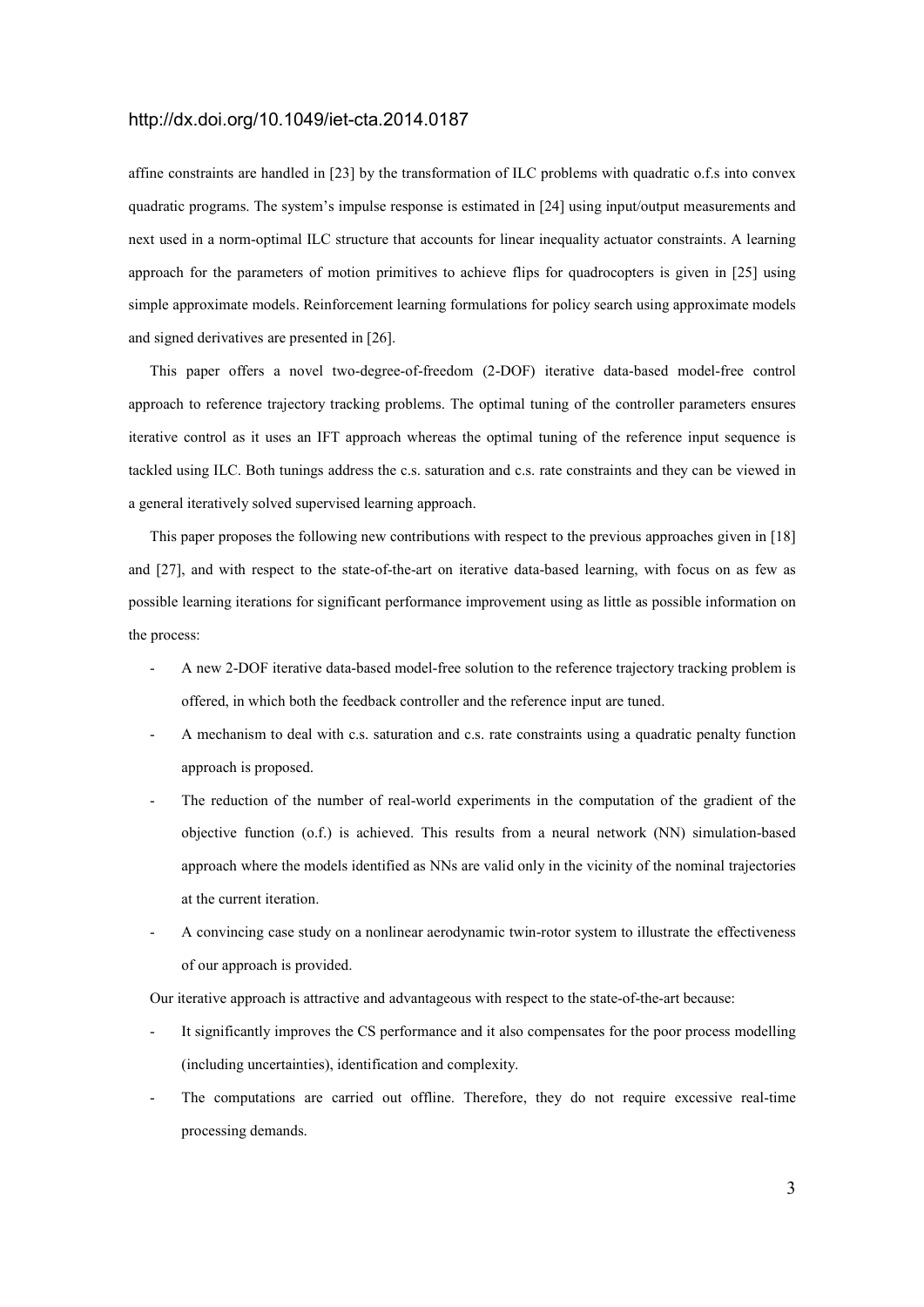The paper is structured as follows. The reference trajectory tracking problem is formulated in Section 2 as an OP. The controller tuning problem and the reference input tuning problems are presented in Subsections 2.1 and 2.2. The digitally simulated case study given in Section 3 illustrates the application of our approach, and discussions are included. The conclusions are highlighted in Section 4.

## **2. Problem formulation**

The Single Input-Single Output (SISO) discrete-time CS is described by the nonlinear process and controller equations:

$$
y(r, \mathbf{p}, k) = P(y(k-1), ..., y(k-n_{y1}), u(k-1), ..., u(k-n_{u1})) + v(k),
$$
  
\n
$$
u(r, \mathbf{p}, k) = C(\mathbf{p}, u(k-1), ..., u(k-n_{u2}), y(k), ..., y(k-n_{y2}), r(k), ..., r(k-n_{r})),
$$
\n(1)

where *k* is the discrete time argument,  $y(r, \rho, k)$  is the process output sequence,  $r(k)$  is the reference input sequence,  $v(k)$  is the zero-mean stationary and bounded stochastic disturbance input and can model a large class of load and noise measurement disturbances,  $\rho$ ,  $\rho \in \mathbb{R}^{n_p}$ , is the parameter vector of the controller, and ℜ is the set of real numbers. The nonlinear functions *P* and *C* make the model (1) belong to the class of nonlinear autoregressive exogenous (NARX) models treated in [28].

The assumptions related to (1) are

- The closed-loop CS is stable.
- *P* and *C* are smooth functions of their arguments.
- The nominal trajectory of the CS is  $\{r_n(k), u_n(k), y_n(k)\}$ ,  $k = 0...N$ , where *N* is the experiment length.

A typical objective in iterative CS performance improvement is to solve an OP defined as a reference trajectory tracking problem, starting with the initial controller parameters  $\rho_0$  and with the initial reference input  $r_0(k)$ :

$$
r^*, \mathbf{p}^* = \arg \min_{r, \mathbf{p} \in D_S} J(r, \mathbf{p}),
$$
  
\n
$$
J(r, \mathbf{p}) = \frac{1}{2N} E \{ \sum_{k=0}^{N} [(y(r, \mathbf{p}, k) - y^d(k))^2 + \lambda u^2(r, \mathbf{p}, k)] \},
$$
\n(2)

subject to system dynamics (1) and to operational constraints, where  $D<sub>S</sub>$  is the stability domain of those parameter vectors **ρ** that ensure a stable CS [29], [30], and several stability conditions can be involved [31]– [34]. The constraints are usually formulated as inequalities imposed to  $u(k)$  and  $y(k)$ , and to their rates with *respect to time,*  $\Delta u(k) = u(k) - u(k-1)$  and  $\Delta y(k) = y(k) - y(k-1)$ , and they depend on specific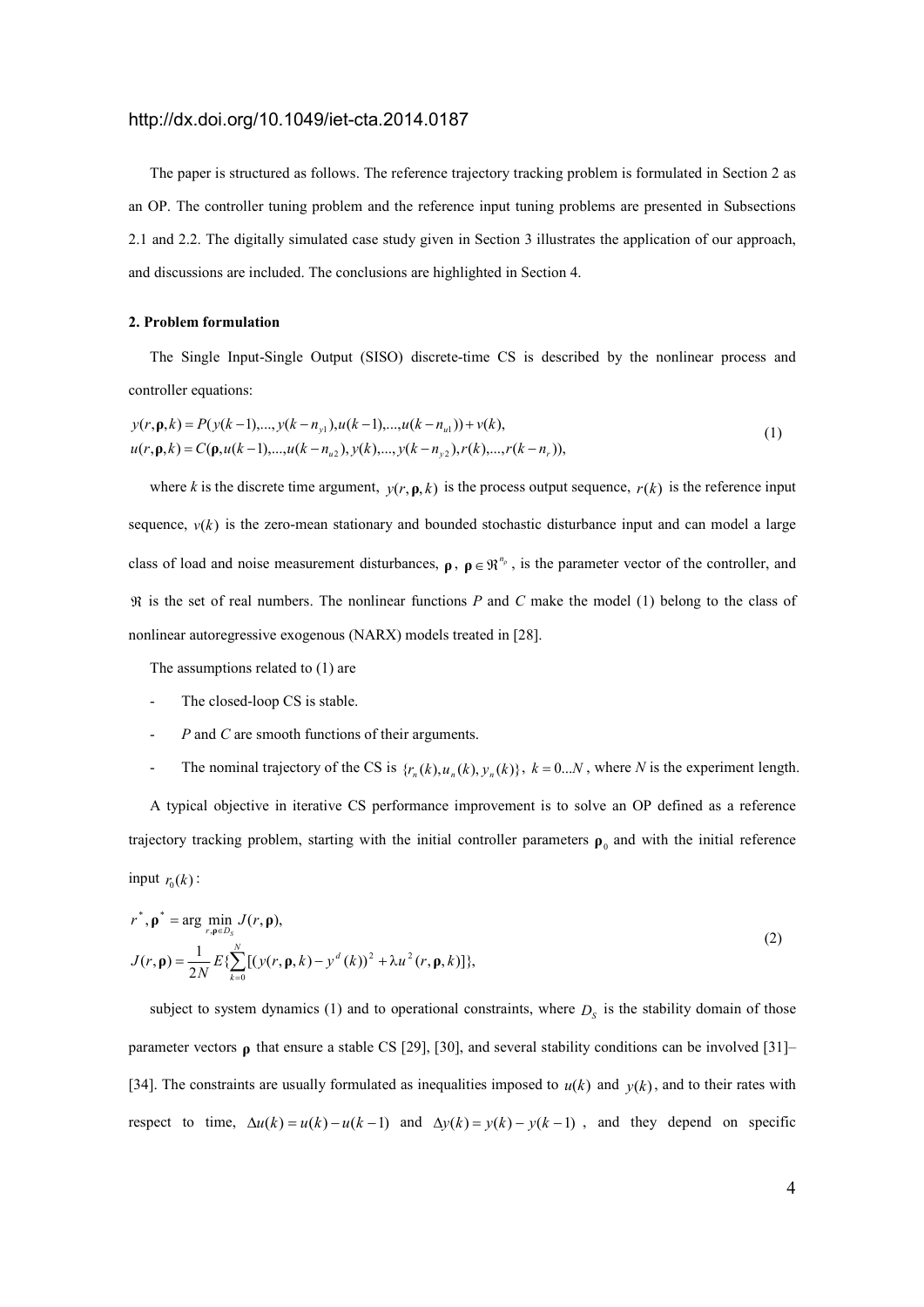applications [35]–[37]. The expression of *J* in (2) targets the trajectory tracking of the desired system output  $y^d$ , the c.s. is penalized by the weighting parameter  $\lambda \ge 0$ , and the expectation  $E\{\ldots\}$  is taken with respect to *v*.

Equations (1) and (2) show that the o.f. is influenced by both the controller parameters and the reference input. Thus, our new approach focuses on the combined tuning of controller parameters and of reference input sequence to achieve the same control objective, namely the reference trajectory tracking specified in the o.f. (2). Our approach considers successive controller and reference input tunings using a closed-loop parameterized control policy and an open-loop unparameterized one.

## *2.1. Controller tuning*

The reference input *r* is considered to be fixed within one experiment trial. The usual approach to solve the OP (2) in the unconstrained case is to employ the recursive stochastic search algorithm

$$
\mathbf{p}_{j+1} = \mathbf{p}_j - \gamma_j \mathbf{H}_j^{-1} \text{est}\left\{\frac{\partial J}{\partial \mathbf{p}}\bigg|_{\mathbf{p} = \mathbf{p}_j}\right\},\tag{3}
$$

with the search information provided by the estimate of the gradient of the o.f. *J* with respect to the controller parameters and using, for example, second-order information as a Gauss-Newton approximation of the Hessian **H**<sub>*j*</sub> of the o.f. The subscript *j*,  $j \in \mathbb{Z}$ ,  $j \ge 0$ , indicates the current iteration number, and  $\gamma_j > 0$ is the step size [1].

The stochastic convergence of IFT algorithms is treated in [1]. Two stochastic convergence conditions are imposed, namely the estimated o.f. gradient is unbiased, and the step size sequence  $\{\gamma_j\}_{j\geq0}$  converges to zero. The second condition is fulfilled for the choice of  $\gamma$ <sub>*j*</sub>

$$
\sum_{j=0}^{\infty} \gamma_j = \infty, \ \sum_{j=0}^{\infty} \gamma_j^2 < \infty, \ \gamma_j > 0 \ \forall \ j \ge 0 \tag{4}
$$

The main feature of IFT [1] provides gradient information from special experiments conducted on the closed-loop CS. These experiments avoid the process model, and they also require special operating regimes that are different from the nominal ones. The experiments generate the gradients of *y* and *u* with respect to the controller parameters, namely ∂*y* / ∂**ρ** and ∂*u* / ∂**ρ** , which are next used to compute both the gradient of *J* and  $\mathbf{H}_j$ . Although the linearity is assumed, the nonlinear-based procedure is also feasible [38] because the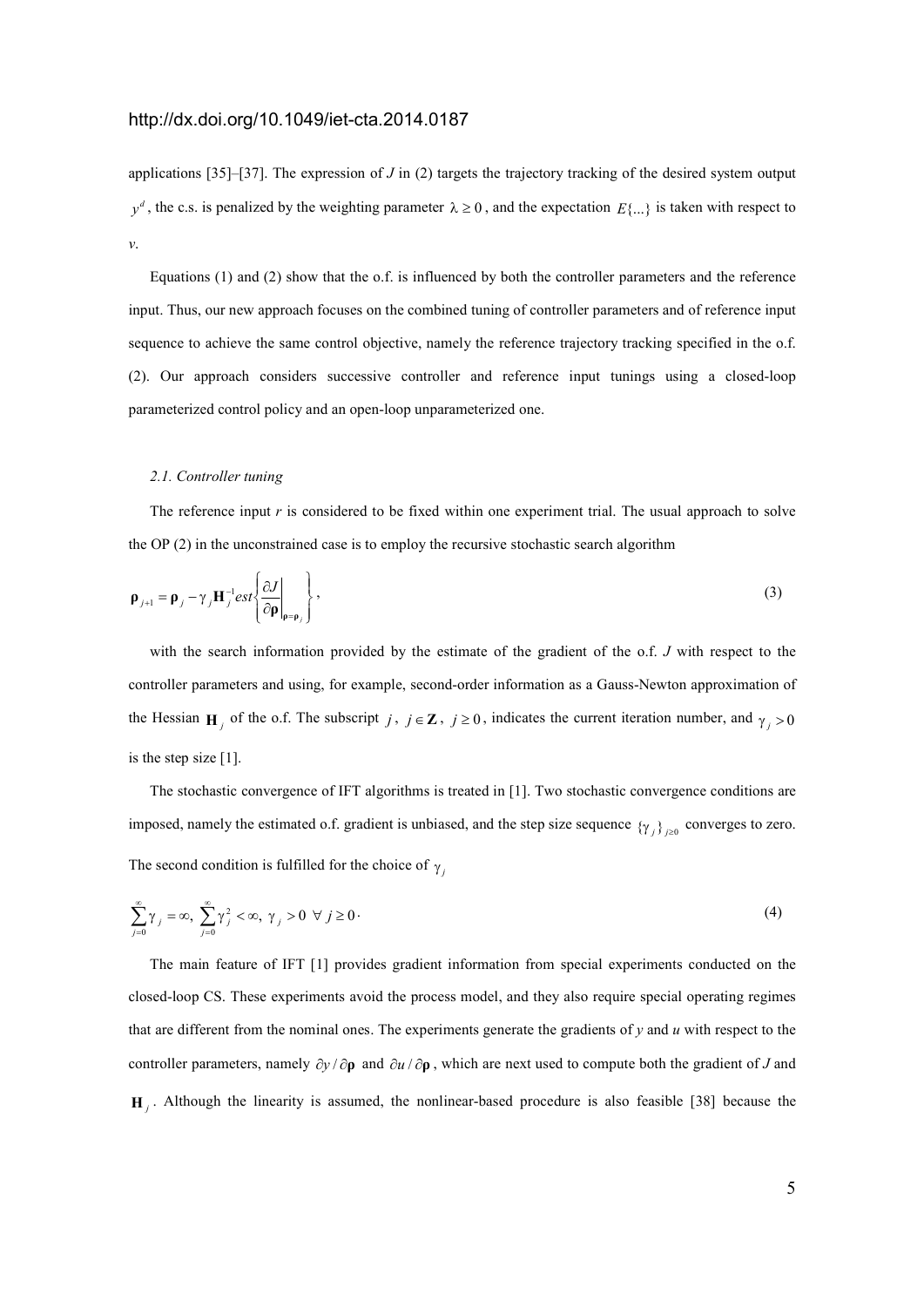gradients can be estimated not by finite difference approximations for modifications of **ρ** , but by modified reference trajectories for small changes in the vicinity of the nominal trajectories,  $\delta r(k) = r(k) - r_n(k)$ ,  $\delta u(k) = u(k) - u_n(k)$  and  $\delta y(k) = y(k) - y_n(k)$ . The procedure used in [28] is based on the identification of linear time-varying models by a least squares criterion with forgetting factor which is different from our NNbased approach.

The NNs will be used here as convenient universal approximators (with prescribed accuracy) to provide the gradient information needed in the search algorithm. With this regard, the nonlinear map from *r* to *y* and the nonlinear map from *r* to *u* are identified using data collected in the normal experiment in which the o.f. is evaluated. Let these two maps be

$$
y(k) = M_{ry} (y(k-1)...y(k-n_y), r(k-1)...r(k-n_y)),
$$
  
\n
$$
u(k) = M_{ru} (u(k-1)...u(k-n_u), r(k-1)...r(k-n_u)).
$$
\n(5)

The variables  $\partial y / \partial \rho_h$  and  $\partial u / \partial \rho_h$  are next estimated by finite difference approximations

$$
\frac{\partial \hat{y}(k)}{\partial \rho_h} = \frac{\overline{y}(k, r_n + \mu_h \delta r_h) - \overline{y}(k, r_n)}{\mu_h \delta \rho_h},
$$
  
\n
$$
\frac{\partial \hat{u}(k)}{\partial \rho_h} = \frac{\overline{u}(k, r_n + \mu_h \delta r_h) - \overline{u}(k, r_n)}{\mu_h \delta \rho_h}, h = 1...n_p, k = 0...N,
$$
\n(6)

where  $\delta \rho_h = 1$  is considered, and the numerators are equivalent to carrying out two simulations, i.e., one with nominal controller parameter vector  $\rho$  and another one with  $h^{\text{th}}$  controller parameter varied with the term  $\mu_h \delta \rho_h$ . The scalars  $\mu_h$  are chosen to account for only small changes around the nominal reference input trajectory  $\{r_n(k)\}\$  where the analysis holds. The variables  $\bar{y}$  and  $\bar{u}$  are obtained by filtering the nominal and the perturbed reference trajectories through the nonlinear maps  $M_{r_y}$  and  $M_{ru}$ , respectively.

The advantages of our approach are:

- It can be applied to linear and nonlinear systems, and avoids the controller parameters perturbationbased approach for gradient estimation, hence the iterative controller parameters update is carried out when a descent direction is computed.
- By perturbing only the reference trajectory at each iteration rather than perturbing the controller parameters, the closed-loop stable operation of the CS is preserved in the vicinity of the current iteration trajectory.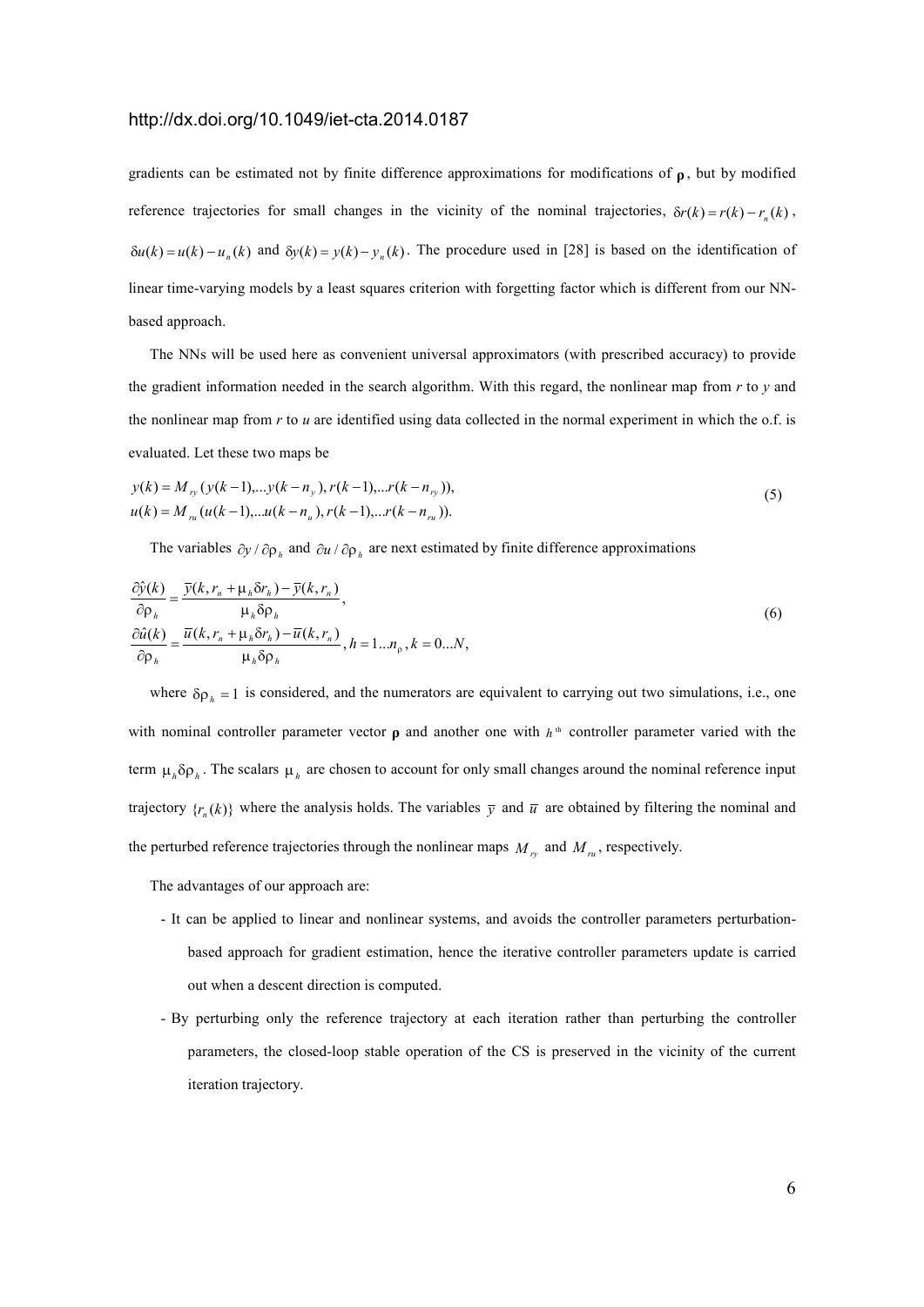- Our approach avoids direct process knowledge because it uses simulated trajectories in terms of closed-loop CS models. Simple NN architectures can be trained because these models usually exhibit low order behaviours. Moreover, these models are obtained in the vicinity of the nominal trajectories and are not valid in a wide operating range and we are not concerned with experiment design for identification purposes.

The numerical differentiation issues in noisy environments are mitigated because the obtained trajectories are not affected by the noisy data involved in NN training. A double approximation involved by the linearization around the nominal trajectories and the NN-based approach is employed. The approach is efficient for small approximation errors.

The OP that ensures the reference trajectory tracking with c.s. constraints and with c.s. rate constraints is

$$
\mathbf{p}^* = \arg \min_{\mathbf{p} \in D_S} J(\mathbf{p}), \ J(\mathbf{p}) = \frac{1}{2N} \sum_{k=1}^N [r(k) - y(k, \mathbf{p})]^2,
$$
  
subject to  $u_{\min}(k) \le u(k, \mathbf{p}) \le u_{\max}(k),$   

$$
\Delta u_{\min}(k) \le \Delta u(k, \mathbf{p}) \le \Delta u_{\max}(k), k = 1...N.
$$
 (7)

The constrained OP is transformed into an unconstrained OP using penalty functions. We propose the following augmented o.f. which accounts for inequality constraints on the c.s. saturation and on the c.s. rate:

$$
\widetilde{J}_{p_j}(\mathbf{p}) = J(\mathbf{p}) + p_j \phi(\mathbf{p}),
$$
\n
$$
\phi(\mathbf{p}) = \frac{1}{2} \sum_{m=1}^{c} \{ [\max \{0, -q_m(\mathbf{p})\}]^2 \},
$$
\n
$$
\mathbf{q}(\mathbf{p}) = [u_{\max}(1) - u(1, \mathbf{p}) \quad \dots \quad u_{\max}(N) - u(N, \mathbf{p}) \quad u(1, \mathbf{p}) - u_{\min}(1) \quad \dots \quad u(N, \mathbf{p}) - u_{\min}(N)
$$
\n
$$
\Delta u_{\max}(1) - \Delta u(1, \mathbf{p}) \quad \dots \quad \Delta u_{\max}(N) - \Delta u(N, \mathbf{p}) \quad \Delta u(1, \mathbf{p}) - \Delta u_{\min}(1) \quad \dots \quad \Delta u(N, \mathbf{p}) - \Delta u_{\min}(N) \}^T \in \mathfrak{R}^{4N},
$$
\n(8)

where the positive and strictly increasing sequence of penalty parameters  $\{p_j\}_{j\geq 0}$ ,  $p_j \to \infty$ , guarantees that the minimum of the sequence of augmented o.f.s  ${\{\widetilde{J}_{p_j}(\rho)\}}_{j\geq 0}$  will converge to the solution to the constrained OP (7), and *m*,  $m = 1...c$ , is the constraint index,  $q_m(\mathbf{p}) > 0$  is the  $m^{\text{th}}$  constraint. The OP that minimizes  $\tilde{J}_{p_j}(\rho)$  in (8) is solved using a stochastic approximation algorithm which uses the experimentally obtained gradient of  $\widetilde{J}_{p_j}(\mathbf{p})$ .

The quadratic penalty function  $\phi(\rho)$  is defined in (8) on the basis of the maximum function which is nondifferentiable only at zero. Given that φ(**ρ**) is Lipschitz and non-differentiable at a set of points of zero Lebesgue measure, the algorithm visits the zero-measure set with probability zero when a normal distribution for the noise is assumed [39]. Therefore, using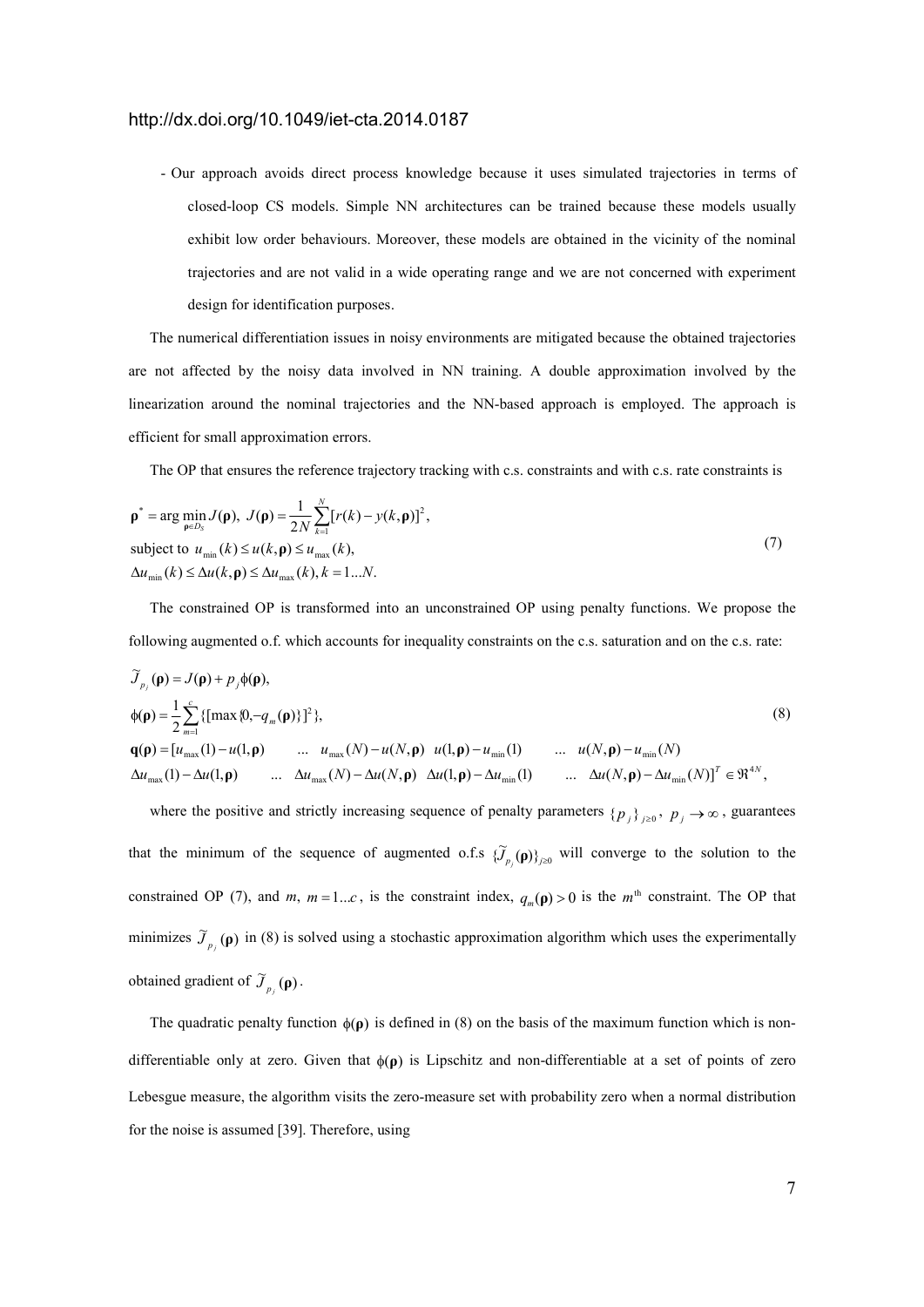$$
\frac{\partial[\max\{0, -q_m(\mathbf{p})\}]^2}{\partial \rho_h} = -2 \max\{0, -q_m(\mathbf{p})\} \frac{\partial q_m(\mathbf{p})}{\partial \rho_h},\tag{9}
$$

the expression of the gradient of  $\tilde{J}_{p_j}(\rho)$  at the current iteration *j* with respect to the parameter  $\rho_h$  is

$$
\frac{\partial \widetilde{J}_{p_j}(\mathbf{\rho})}{\partial \rho_h} = \frac{\partial J(\mathbf{\rho})}{\partial \rho_h} - p_j \sum_{m=1}^c \{ \max\{0, -q_m(\mathbf{\rho})\} \frac{\partial q_m(\mathbf{\rho})}{\partial \rho_h} \} \,. \tag{10}
$$

The first term in (10) corresponding to the gradient of the original o.f. requires knowing the gradient  $∂y(k)/∂ρ$ , and the second term in (10) requires the gradients of  $u(k)$  and  $∆u(k)$  with respect to  $ρ$ . These variables are estimated using (6). The derivative of the c.s. rate with respect to the parameter vector **ρ** is estimated using the finite differences approximation approach for the sampling period δ*t* :

$$
\frac{\partial \Delta \hat{u}(k)}{\partial \rho_h} = \frac{1}{\delta t} \left[ \frac{\partial \hat{u}(k)}{\partial \rho_h} - \frac{\partial \hat{u}(k-1)}{\partial \rho_h} \right], \quad h = 1...n_\rho, \quad k = 1...N \tag{11}
$$

### *2.2. Reference input tuning*

The controller parameters are considered to be fixed, and the reference input sequence is a vector variable in the OP (2). In addition, a linear approximation of the nonlinear model (1) is considered, and let the CS (1) be described by the discrete-time Linear Time-Invariant SISO model:

$$
y(\mathbf{p}, r, k) = T(\mathbf{p}, q^{-1})r(k) + S(\mathbf{p}, q^{-1})v(k),
$$
\n(12)

where the input and output variables are defined as in (1),  $S(\rho, q^{-1})$  is the sensitivity function,  $T(\rho, q^{-1})$  is the complementary sensitivity function

$$
S(\mathbf{p}, q^{-1}) = 1/[1 + P(q^{-1})C(\mathbf{p}, q^{-1})],
$$
  
\n
$$
T(\mathbf{p}, q^{-1}) = 1 - S(\mathbf{p}, q^{-1}),
$$
\n(13)

 $P(q^{-1})$  is the process transfer function (t.f.),  $C(\rho, q^{-1})$  is the controller t.f. parameterized by the parameter vector  $\rho$  that contains the tuning parameters of the controller, and  $q^{-1}$  is the one step delay operator. The parameter vector **ρ** will be omitted as follows in some equations for the sake of simplicity.

For a relative degree *n* of the closed-loop CS t.f.  $T(q^{-1})$ , the lifted form representation for an *N* samples experiment length in the deterministic case is

$$
\mathbf{Y} = \mathbf{T} \, \mathbf{R} + \mathbf{Y}_0 \,,\tag{14}
$$

with the matrices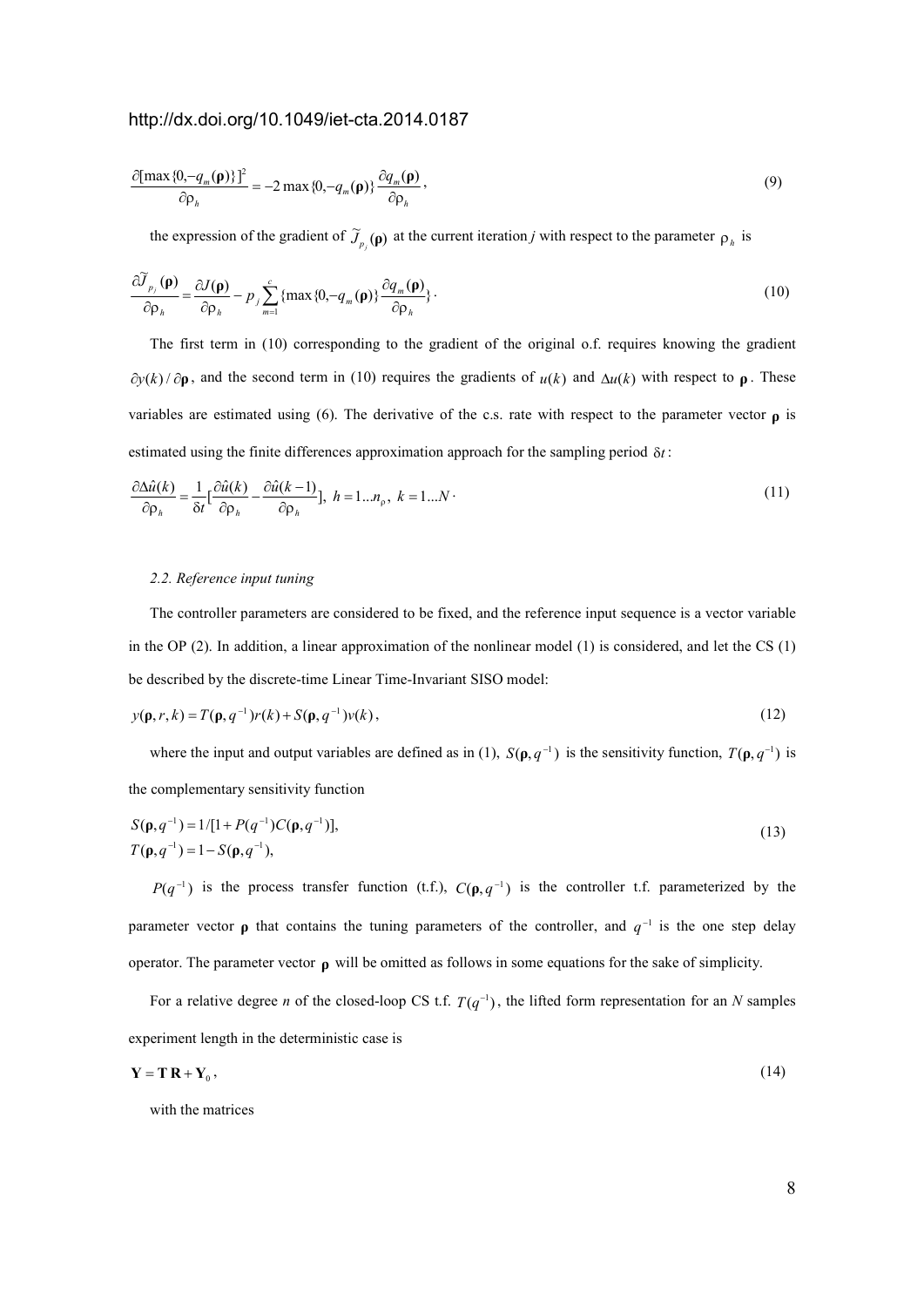$$
\mathbf{Y} = [y(n) \quad y(n+1) \quad \dots \quad y(N-1)]^T,
$$
\n
$$
\mathbf{R} = [r(0) \quad r(1) \quad \dots \quad r(N-n-1)]^T,
$$
\n
$$
\mathbf{Y}_0 = [y_{10} \quad y_{20} \quad \dots \quad y_{(N-n)0}]^T,
$$
\n
$$
\mathbf{T} = \begin{bmatrix} t_1 & 0 & \dots & 0 \\ t_2 & t_1 & \dots & 0 \\ \dots & \dots & \dots & \dots \\ t_{N-n} & t_{N-n-1} & \dots & t_1 \end{bmatrix},
$$
\n(15)

**R** is the reference input vector which contains the reference input sequence over the time interval  $0 \le k \le N - n - 1$ , Y is the process output vector,  $t_i$  is  $i^{\text{th}}$  impulse response coefficient of  $T(q^{-1})$ , T is a lower-triangular Toeplitz matrix,  $Y_0$  is the free response of the CS due to nonzero initial conditions and trialrepetitive disturbances, and the superscript *T* indicates matrix transposition. Zero initial conditions are assumed without loss of generality, and the tracking error vector **E** is  $E = Y - Y^d = TR - Y^d$ , where  $Y^d$  is the reference trajectory vector generated from  $y^d(k)$ . Knowledge on **T** would provide the optimal solution which makes the tracking error zero, i.e.,  $\mathbf{R} = \mathbf{T}^{-1} \mathbf{Y}^d$ . However, **T** can be ill-conditioned and it is always subjected to measurement errors; therefore T<sup>-1</sup> cannot be used. A solution to the iterative estimation of T in an ILC framework is given in [24]. The control objective is to minimize the expected normalized norm of the tracking error:

$$
\mathbf{R}^* = \arg\min_{\mathbf{R}} J(\mathbf{R}) = E\{\frac{1}{N}(\mathbf{T}\,\mathbf{R} - \mathbf{Y}^d)^T(\mathbf{T}\,\mathbf{R} - \mathbf{Y}^d)\} = E\{\frac{1}{N}(\mathbf{R}^T\,\mathbf{Q}\,\mathbf{R} + \mathbf{q}\,\mathbf{R} + \alpha)\}\
$$
subject to system dynamics (1) (16)

and to some operational constraints,

where  $Q = T^T T$  is a positive semi-definite matrix,  $q = 2M^T T$ , and  $\alpha = M^T M$ . A gradient descent approach to iteratively solve (16) is

$$
\mathbf{R}_{j+1} = \mathbf{R}_j - \gamma_j \widetilde{\mathbf{H}}^{-1} est \left\{ \frac{\partial J}{\partial \mathbf{R}} \bigg|_{\mathbf{R} = \mathbf{R}_j} \right\},\tag{17}
$$

where *j* is the iteration or trial index,  $ext{ext}$   $\left\{\frac{cJ}{2R}\right\}$  } *j*  $\left. \frac{\partial J}{\partial \mathbf{R}} \right|_{\mathbf{R} = \mathbf{R}}$  $\partial J$  is the estimate of the gradient of the o.f. with respect

to the reference input vector samples,  $\tilde{H}^{-1}$  is a Gauss-Newton approximation of the Hessian of the o.f., typically given by a Broyden-Fletcher-Goldfarb-Shanno (BFGS) update, and  $\gamma$ <sub>*j*</sub> is the step size. The stochastic convergence of ILC algorithms is treated in [21], and it requires the same properties of  $\gamma_j$  as in (4).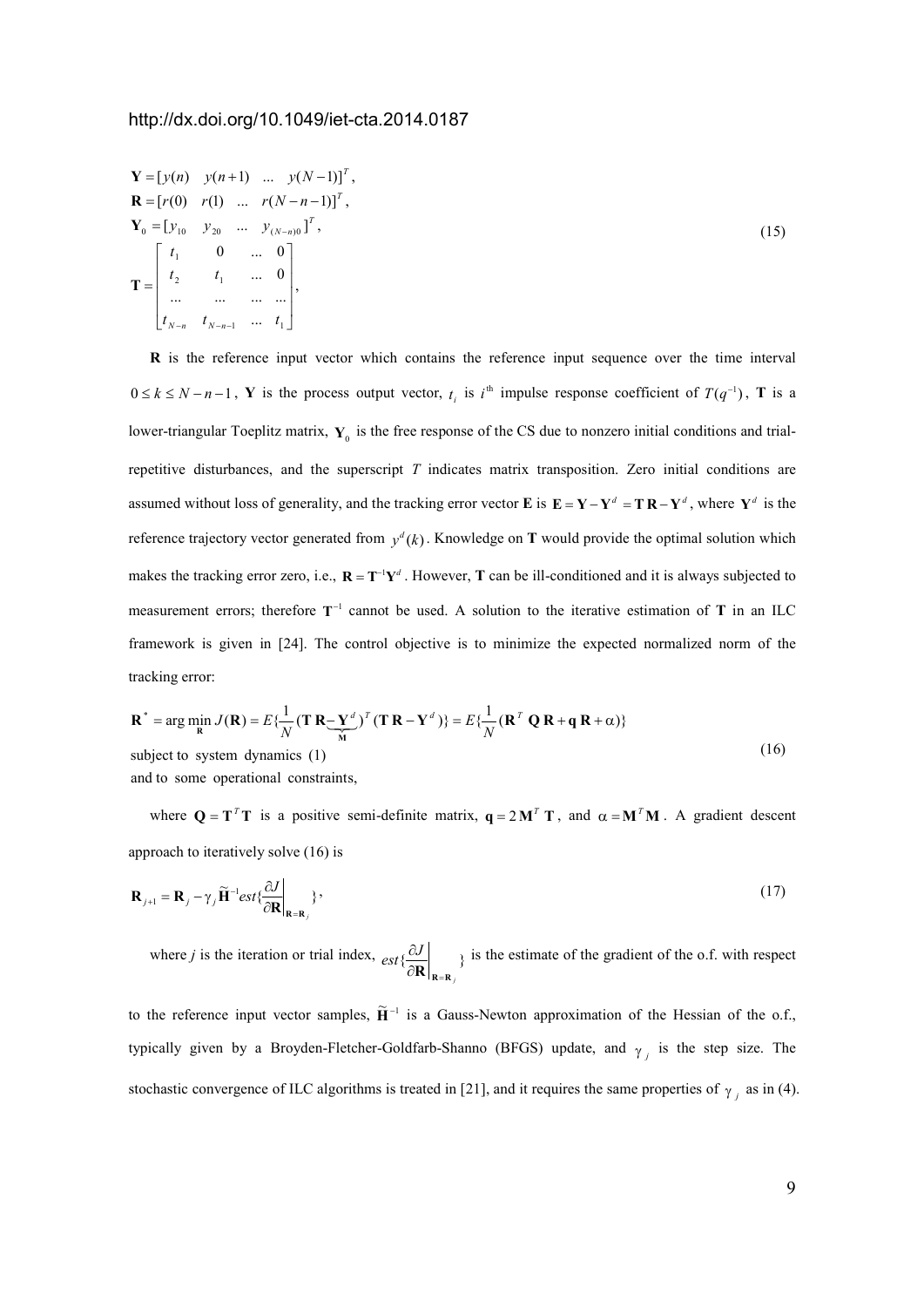The o.f. in (16) is quadratic with respect to **R**, and the gradient of the o.f. in the deterministic case at each iteration *j* is

$$
\left. \frac{\partial J}{\partial \mathbf{R}} \right|_{\mathbf{R} = \mathbf{R}_j} = \frac{2}{N} \mathbf{T}^T \mathbf{E}_j \tag{18}
$$

Equation (18) suggests that the gradient information can be obtained either by an experimentally measured **T** or by using a special gradient experiment (g.e.) at each iteration. The second solution is preferred in the model-free approach.

We propose an experimental approach to extract the gradient information from the experiments conducted in the vicinity of the nominal trajectories. This is a perturbation-based approach inspired by [38], and it is a modified version of the algorithm given in [18]. The algorithm that gives *j J* ∂**R <sup>R</sup>**=**<sup>R</sup>**  $\partial J$  is formulated as follows:

*Step A*. Record the tracking error at the current iteration in the vector  $\mathbf{E}_j$ .

*Step B*. Define the reversed vector  $rev(\mathbf{E}_j)$ 

$$
rev(\mathbf{E}_{j}) = rev([e'_{j}(0) \dots e'_{j}(N-n-1)]^{T}) = [e'_{j}(N-n-1) \dots e'_{j}(0)]^{T}.
$$
\n(19)

*Step C*. Apply  $\mathbf{R}_i + \mu \times rev(\mathbf{E}_i)$  as a reference input and obtain the output vector  $Y_G = T(R_i + \mu \times rev(E_i))$ , where the subscript *G* indicates the g.e. The scalar parameter  $\mu$  is chosen such that the term  $\mu \times rev(\mathbf{E}_j)$  represents a small deviation around the nominal  $\mathbf{R}_j$ .

*Step D*. Since  $Y_j = T R_j$  is known from the nominal experiment, obtain  $T^T E_j$  as

*j*

$$
\mathbf{T}^T \mathbf{E}_j = \frac{1}{\mu} rev(\mathbf{Y}_G - \mathbf{Y}_j),
$$
 (20)

and apply (18) to get the gradient *J* ∂**R <sup>R</sup>**=**<sup>R</sup>**  $\partial J$  .

Automatic choice of  $\mu$  ensures that the nominal reference input is perturbed in an acceptable manner and the linearity is preserved.

Operational constraints are next addressed. Let  $S_w \in \mathfrak{R}^{(N-m)\times(N-m)}$  be the lifted map that corresponds to the t.f.  $S_w(q^{-1}) = C(q^{-1})S(q^{-1})$ . Using the notation *m* for the relative degree of  $S_w(q^{-1})$ ,  $m \le n$ , the lifted form representations are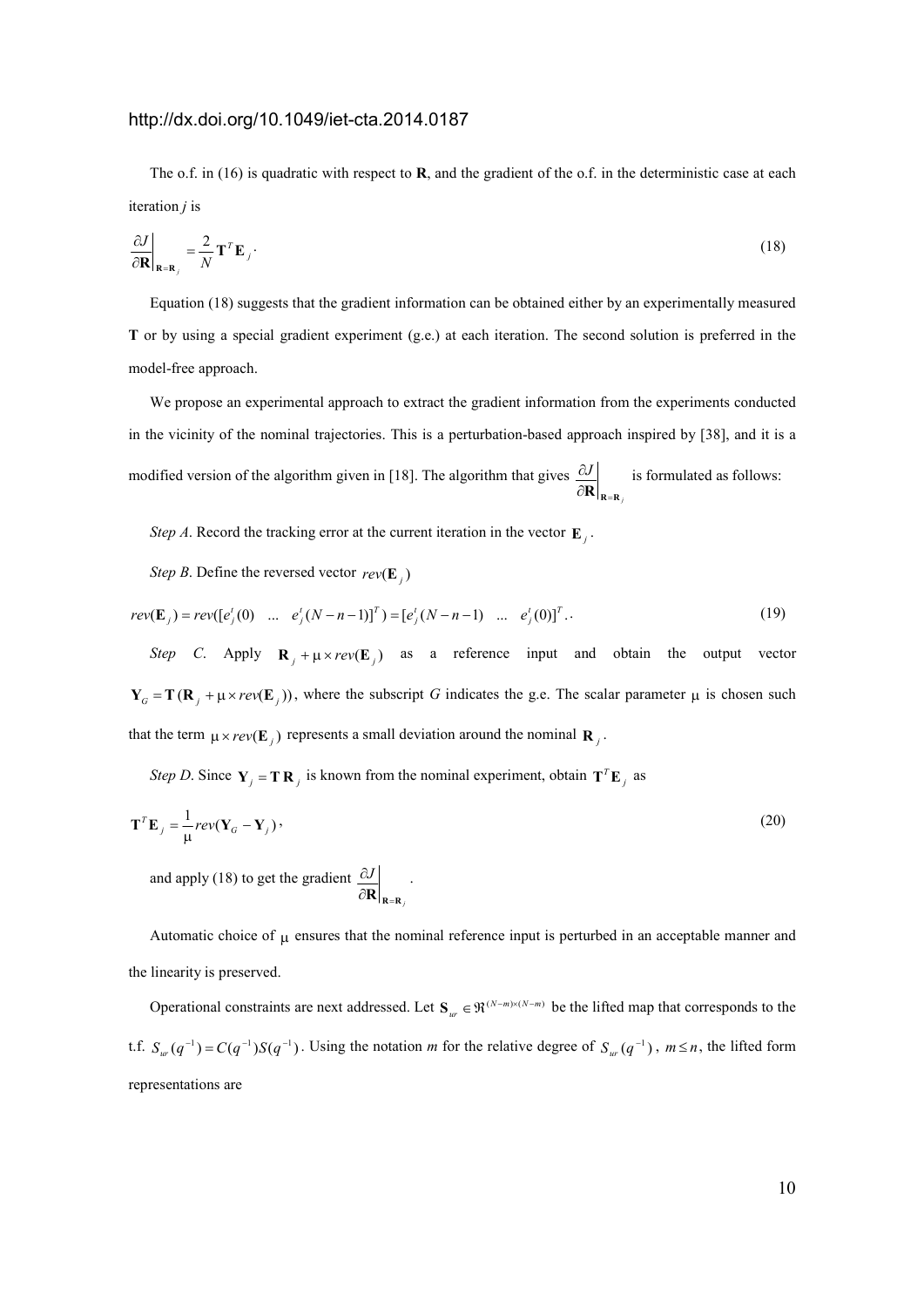$$
\mathbf{U} = [u(m) \quad u(m+1) \quad \dots \quad u(N-1)]^T,
$$
  
\n
$$
\mathbf{R} = [r(0) \quad r(1) \quad \dots \quad r(N-m-1)]^T,
$$
  
\n
$$
\mathbf{S}_{ur} = \begin{bmatrix} s_1 & 0 & \dots & 0 \\ s_2 & s_1 & \dots & 0 \\ \dots & \dots & \dots & \dots \\ s_{N-m} & s_{N-m-1} & \dots & s_1 \end{bmatrix}.
$$
  
\n(21)

The expression of the c.s. is  $U = S_{ur}R$ , where  $R \in \mathbb{R}^{(N-m)\times 1}$  is a vector of greater length than in (15), for which  $\mathbf{R} \in \mathfrak{R}^{(N-n)\times 1}$ . Therefore, a truncation of  $\mathbf{S}_{ur}$  corresponding to the leading principal minor of size  $N - n$ is applied such that  $S_w \in \mathfrak{R}^{(N-n)\times(N-n)}$ . This truncation ensures that the same **R** of size  $N - n$  is tuned, and this also allows only  $N - n$  (out of  $N - m$ ) constraints imposed to U. So even though we could benefit from the dimensionality of the map **S***ur* , we choose only the appropriate size in order to tune the initial **R** in (15). The c.s. vector is next expressed as

$$
\mathbf{U}(\mathbf{R}) = \mathbf{S}_{ur} \mathbf{R} \,,\tag{22}
$$

where  $S_{ur}$ **R**  $\in \mathfrak{R}^{(N-n)\times(N-n)}$ , and the constraints hold for  $2(N-n)$  lower and upper bounds.

Using (21), the c.s. rate sequence  $\Delta u(k)$  is expressed in the lifted form

$$
\Delta \mathbf{U} = [\Delta u(1) \quad \Delta u(2) \quad \dots \quad \Delta u(N-n)]^T
$$
  
\n=  $[u(m) - 0 \quad u(m+1) - u(m) \quad \dots u(m+N-n-1) - u(m+N-n-2)]^T$   
\n=  $[s_1 r(0) \quad s_2 r(0) + s_1 r(1) - s_1 r(0) \quad \dots \quad s_{N-n} r(0) + \dots + s_1 r(N-n-1) - s_{N-n-1} r(0) \dots - s_1 r(N-n-2)]^T$   
\n
$$
= \begin{bmatrix} s_1 & s_2 & s_3 & \dots & s_{N-n} \\ 0 & s_1 & s_2 & \dots & s_{N-n-1} \\ 0 & 0 & s_1 & \dots & \dots & \vdots \\ 0 & 0 & 0 & 0 & \dots & \dots & \vdots \\ \dots & \dots & \dots & \dots & \dots & \dots & \dots \\ 0 & 0 & 0 & 0 & s_1 & \dots & \dots & \dots \\ \vdots & \dots & \dots & \dots & \dots & \dots & \dots & \dots \\ 0 & 0 & 0 & 0 & 0 & 0 & 0 \end{bmatrix}^T
$$
 (23)

As shown in (23), the c.s. rate vector can be expressed as

$$
\Delta \mathbf{U}(\mathbf{R}) = \mathbf{S}_{\Delta u r} \mathbf{R}, \ \mathbf{S}_{\Delta u r} = \begin{bmatrix} s_1 & 0 & 0 & \dots & 0 \\ s_2 & s_1 & 0 & \dots & 0 \\ s_3 & s_2 & s_1 & \dots & \dots \\ \dots & \dots & \dots & \dots & \dots \\ s_{N-n} & s_{N-n-1} & \dots & \dots & s_1 \end{bmatrix} - \begin{bmatrix} 0 & 0 & 0 & \dots & 0 \\ s_1 & 0 & 0 & \dots & 0 \\ s_2 & s_1 & 0 & \dots & \dots \\ \dots & \dots & \dots & \dots & \dots \\ s_{N-n-1} & s_{N-n-2} & \dots & s_1 & 0 \end{bmatrix},
$$
(24)

and these constraints also hold for  $2(N - n)$  lower and upper bounds. Using the notations for the vectors of lower and upper bounds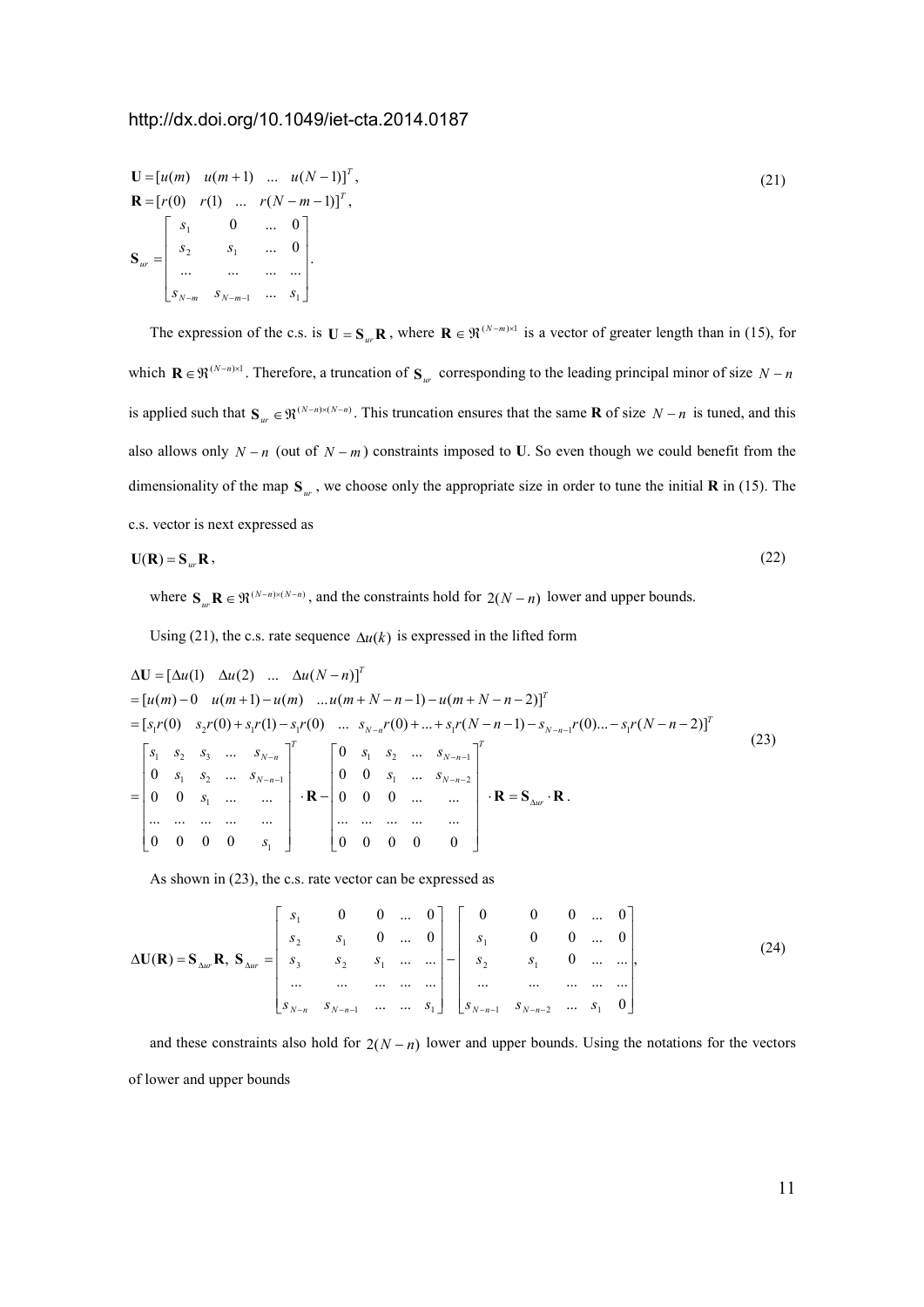$$
\mathbf{U}_{\text{min}} = [u_{\text{min}}^1 \quad u_{\text{min}}^2 \quad \dots \quad u_{\text{min}}^{N-n}]^T,
$$
\n
$$
\mathbf{U}_{\text{max}} = [u_{\text{max}}^1 \quad u_{\text{max}}^2 \quad \dots \quad u_{\text{max}}^{N-n}]^T,
$$
\n
$$
\Delta \mathbf{U}_{\text{min}} = [\Delta u_{\text{min}}^1 \quad \Delta u_{\text{min}}^2 \quad \dots \quad \Delta u_{\text{min}}^{N-n}]^T,
$$
\n
$$
\Delta \mathbf{U}_{\text{max}} = [\Delta u_{\text{max}}^1 \quad \Delta u_{\text{max}}^2 \quad \dots \quad \Delta u_{\text{max}}^{N-n}]^T,
$$
\n(25)

the inequality constraints are

$$
\mathbf{U}_{\min} \le \mathbf{U}(\mathbf{R}) \le \mathbf{U}_{\max},
$$
\n
$$
\Delta \mathbf{U}_{\min} \le \Delta \mathbf{U}(\mathbf{R}) \le \Delta \mathbf{U}_{\max},
$$
\n(26)

and the OP which ensures the reference trajectory tracking with c.s. saturation constraints and with c.s. rate constraints is

$$
\mathbf{R}^* = \arg\min_{\mathbf{R}} \frac{1}{N} (\mathbf{R}^T \mathbf{Q} \mathbf{R} + \mathbf{q} \mathbf{R} + \alpha),
$$
  
\nsubject to  $\tilde{\mathbf{S}} \mathbf{R} \leq \tilde{\mathbf{U}}$  and to  $\tilde{\mathbf{S}}_{\Delta} \mathbf{R} \leq \Delta \tilde{\mathbf{U}},$   
\n
$$
\tilde{\mathbf{S}} = [\mathbf{S}_{ur}^T - \mathbf{S}_{ur}^T]^T \in \mathfrak{R}^{2(N-n)\times(N-n)}, \ \tilde{\mathbf{S}}_{\Delta} = [\mathbf{S}_{\Delta ur}^T - \mathbf{S}_{\Delta ur}^T]^T \in \mathfrak{R}^{2(N-n)\times(N-n)},
$$
  
\n
$$
\tilde{\mathbf{U}} = [\mathbf{U}_{\text{max}}^T - \mathbf{U}_{\text{min}}^T]^T \in \mathfrak{R}^{2(N-n)\times 1}, \ \Delta \tilde{\mathbf{U}} = [\Delta \mathbf{U}_{\text{max}}^T - \Delta \mathbf{U}_{\text{min}}^T]^T \in \mathfrak{R}^{2(N-n)\times 1},
$$
\n(27)

A solver for this type of problems in the deterministic case is the Interior Point Barrier algorithm [18], [23]. We propose a quadratic penalty approach, with an augmented o.f. which accounts for inequality constraints concerning the c.s. and the c.s. rate:

$$
\widetilde{J}_{p_j}(\mathbf{R}) = J(\mathbf{R}) + p_j[\phi(\mathbf{R}) + \Delta\phi(\mathbf{R})], \text{ with}
$$
\n
$$
\phi(\mathbf{R}) = \frac{1}{2} \sum_{h=1}^{c} \{ [\max\{0, -(\widetilde{\underline{u}}_h - \widetilde{\mathbf{s}}_h^T \mathbf{R})\}]^2 \},
$$
\n
$$
\Delta\phi(\mathbf{R}) = \frac{1}{2} \sum_{h=1}^{c} \{ [\max\{0, -q_h(\mathbf{R})\}]^2 \},
$$
\n(28)

where  $\{p_j\}_{j\geq 0}$ ,  $p_j \to \infty$ , guarantees, as in (8), that the minimum of the sequence of augmented o.f.s  ${\{\widetilde{J}_{p_j}(\mathbf{R})\}}_{j\geq0}$  will converge to the solution to the constrained OP (27), *h*, *h* = 1...*c*, is the constraint index,  $q_h(\mathbf{R}) > 0$  is  $h^{\text{th}}$  constraint,  $\widetilde{u}_h$  is  $h^{\text{th}}$  element of  $\widetilde{\mathbf{U}}$ , and  $\widetilde{\mathbf{s}}_h^{\tau}$  is  $h^{\text{th}}$  row of  $\widetilde{\mathbf{S}}$ . The OP with the o.f.  $\widetilde{J}_{p_f}(\mathbf{R})$ given in (28) is solved using a stochastic approximation algorithm which uses the experimentally obtained gradient of  $\widetilde{J}_{p_j}(\mathbf{R})$ .

The quadratic penalty functions  $\phi(\mathbf{R})$  and  $\Delta\phi(\mathbf{R})$  in (28) fulfil the same conditions as  $\phi(\mathbf{p})$  defined in (8). Therefore

$$
\frac{\partial[\max\{0, -q_h(\mathbf{R})\}]^2}{\partial r(i)} = -2 \max\{0, -q_h(\mathbf{R})\} \frac{\partial q_h(\mathbf{R})}{\partial r(i)}, \ i = 0...N - n - 1 \tag{29}
$$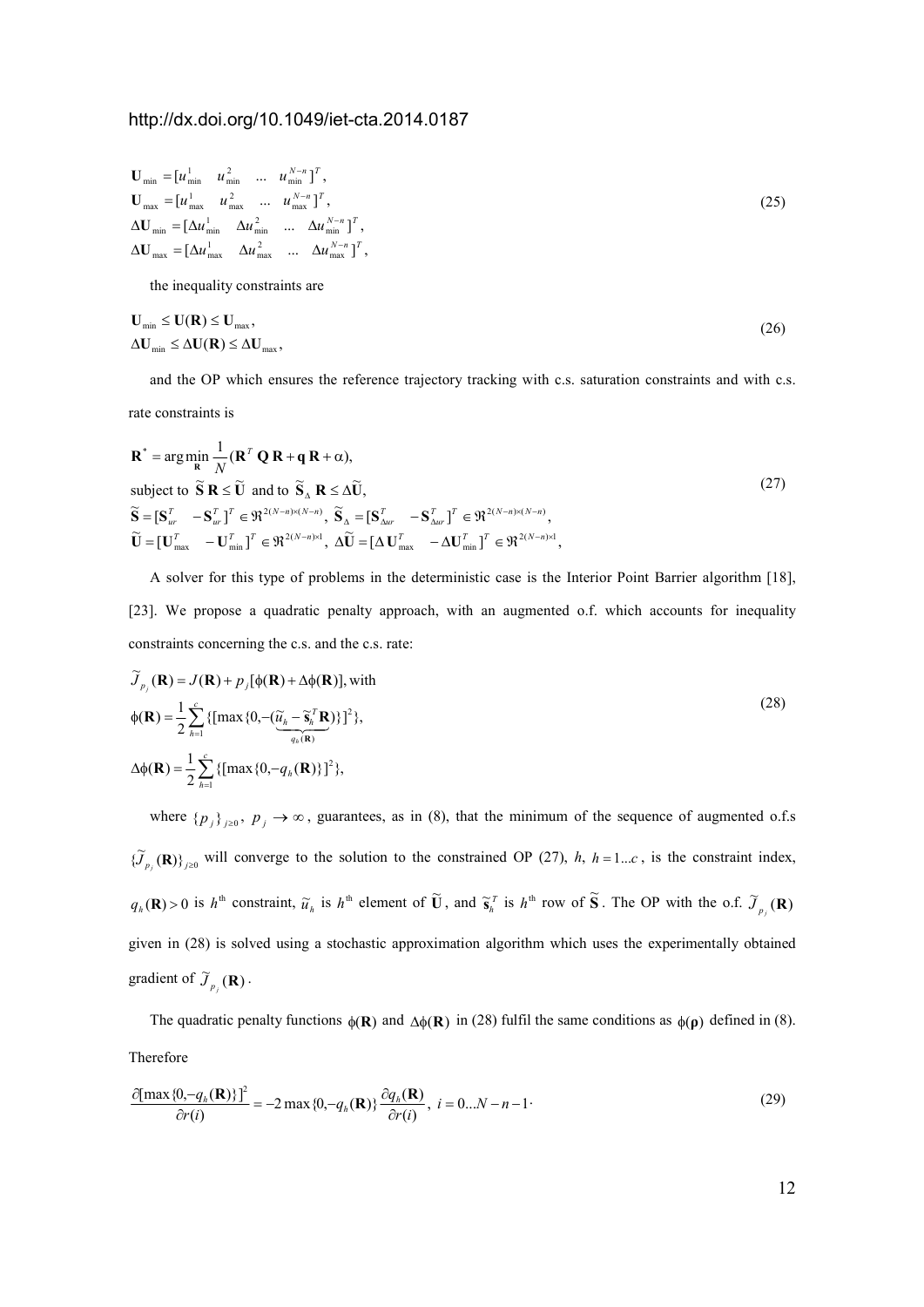The expression of  $\phi(\mathbf{R})$  in (28) is

$$
\phi(\mathbf{R}) = \frac{1}{2} \{ [\max\{0, -(\widetilde{u}_1 - s_1 r(0))\}]^2 + [\max\{0, -(\widetilde{u}_2 - s_2 r(0) - s_1 r(1))\}]^2 + \dots \n+ [\max\{0, -(\widetilde{u}_{N-n} - s_{N-n} r(0) - \dots - s_1 r(N-n-1))\}]^2 + [\max\{0, -(\widetilde{u}_{N-n+1} + s_1 r(0))\}]^2 \n+ [\max\{0, -(\widetilde{u}_{N-n+2} + s_2 r(0) + s_1 r(1))\}]^2 + \dots + [\max\{0, -(\widetilde{u}_{2(N-n)} + s_{N-n} r(0) + \dots + s_1 r(N-n-1))\}]^2 \}.
$$
\n(30)

The gradient with respect to  $r(0)$  is

$$
\frac{\partial \phi(\mathbf{R})}{r(0)} = s_1 \max \{0, -(\widetilde{u}_1 - s_1 r(0))\} + s_2 \max \{0, -(\widetilde{u}_2 - s_2 r(0) - s_1 r(1))\} + \dots + s_{N-n} \max \{0, -(\widetilde{u}_{N-n} - s_{N-n} r(0) - \dots - s_1 r(N-n-1))\}\}^2 - s_1 \max \{0, -(\widetilde{u}_{N-n+1} + s_1 r(0))\} - s_2 \max \{0, -(\widetilde{u}_{N-n+2} + s_2 r(0) + s_1 r(1))\} - \dots - s_{N-n} \max \{0, -(\widetilde{u}_{2(N-n)} + s_{N-n} r(0) + \dots + s_1 r(N-n-1))\}\}.
$$
\n(31)

Using relationships that are similar to (31) for the other components of the reference input vector, the matrix form of the gradient of  $\phi(\mathbf{R})$  with respect to **R** is

$$
\frac{\partial \phi(\mathbf{R})}{\partial \mathbf{R}} = \begin{bmatrix} s_1 & s_2 & \dots & s_{N-n} \\ 0 & s_1 & \dots & 0 \\ \dots & \dots & \dots & \dots \\ 0 & 0 & \dots & s_1 \end{bmatrix} \cdot (\mathbf{\varepsilon}_G^1(\mathbf{R}) - \mathbf{\varepsilon}_G^2(\mathbf{R})) = \mathbf{S}_{ur}^T \cdot \zeta(\mathbf{R}),
$$
\n
$$
\zeta(\mathbf{R}) = \mathbf{\varepsilon}_G^1(\mathbf{R}) - \mathbf{\varepsilon}_G^2(\mathbf{R}),
$$
\n
$$
\mathbf{\varepsilon}_G^1(\mathbf{R}) = [\max\{0, -q_1(\mathbf{R})\} \dots \max\{0, -q_{N-n}(\mathbf{R})\}]^T,
$$
\n
$$
\mathbf{\varepsilon}_G^2(\mathbf{R}) = [\max\{0, -q_{N-n+1}(\mathbf{R})\} \dots \max\{0, -q_{2(N-n)}(\mathbf{R})\}]^T.
$$
\n(32)

Using (28),  $\Delta \phi(\mathbf{R})$  is expressed as

$$
\Delta\phi(\mathbf{R}) = \frac{1}{2} \{ (\max\{0, -\Delta u_{\max}^1 + s_1 r(0)\})^2 + (\max\{0, -\Delta u_{\max}^2 + s_2 r(0) + s_1 r(1) - s_1 r(0)\})^2 + \dots \n+ (\max\{0, -\Delta u_{\max}^{N-n} + s_{N-n} r(0) + \dots s_1 r(N-n-1) - s_{N-n-1} r(0) - \dots - s_1 r(N-n-2)\})^2 \n+ (\max\{0, \Delta u_{\min}^1 - s_1 r(0)\})^2 + (\max\{0, \Delta u_{\min}^2 - s_2 r(0) - s_1 r(1) + s_1 r(0)\})^2 + \dots \n+ (\max\{0, \Delta u_{\min}^{N-n} - s_{N-n} r(0) - \dots - s_1 r(N-n-1) + s_{N-n-1} r(0) + \dots + s_1 r(N-n-2)\})^2 \}.
$$
\n(33)

Using (24) in (33), the gradient of ∆φ(**R**) with respect **R** is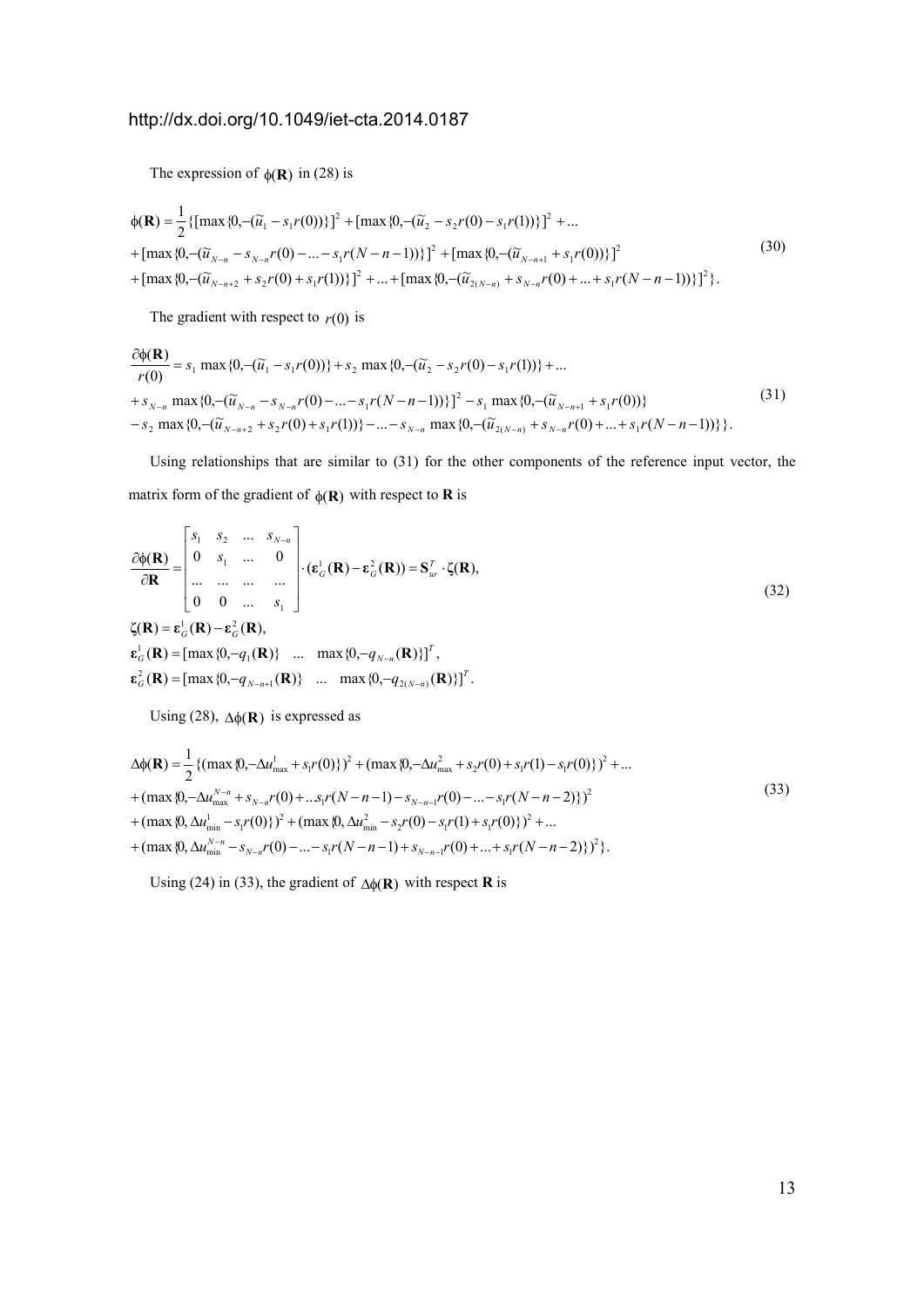$$
\frac{\partial \Delta \phi(\mathbf{R})}{\partial \mathbf{R}} = \begin{bmatrix}\ns_1 & s_2 - s_1 & s_3 - s_2 & \dots & s_{N-n} - s_{N-n-1} \\
0 & s_1 & s_2 - s_1 & \dots & s_{N-n-1} - s_{N-n-2} \\
0 & 0 & s_1 & \dots & \dots \\
0 & 0 & 0 & \dots & s_1\n\end{bmatrix} \cdot \Delta \zeta(\mathbf{R}),
$$
\n
$$
\Delta \zeta(\mathbf{R}) = \Delta \mathbf{\varepsilon}_G^1(\mathbf{R}) - \Delta \mathbf{\varepsilon}_G^2(\mathbf{R}) = [\Delta \zeta(\mathbf{R}, 1) & \dots & \Delta \zeta(\mathbf{R}, N-n-1) & \Delta \zeta(\mathbf{R}, N-n)]^T,
$$
\n
$$
\Delta \mathbf{\varepsilon}_G^1 = \begin{bmatrix}\n(\text{max } \{0, -\Delta u_{\text{max}}^N + s_{N-n} r(0) \} & \dots & \Delta \zeta(\mathbf{R}, N-n-1) \\
(\text{max } \{0, -\Delta u_{\text{max}}^N + s_{N-n} r(0) \} & \dots & \vdots \\
(\text{max } \{0, -\Delta u_{\text{max}}^{N-n} + s_{N-n} r(0) + \dots + s_1 r(N-n-1))\} & \dots \\
-s_{N-n-1} r(0) - \dots - s_1 r(N-n-2)\}\n\end{bmatrix},
$$
\n
$$
\Delta \mathbf{\varepsilon}_G^2 = \begin{bmatrix}\n(\text{max } \{0, \Delta u_{\text{min}}^{N-n} - s_{N-n} r(0) - \dots - s_1 r(N-n-1) \} \\
(\text{max } \{0, \Delta u_{\text{min}}^{N-n} - s_{N-n} r(0) - \dots - s_1 r(N-n-2)\} \\
+\frac{\sum_{i=1}^{N} r(i)}{r(i)} + \frac{\sum_{i=1}^{N} r(i)}{r(i)} + \frac{\sum_{i=1}^{N} r(i)}{r(i)} + \frac{\sum_{i=1}^{N} r(i)}{r(i)} + \frac{\sum_{i=1}^{N} r(i)}{r(i)} + \frac{\sum_{i=1}^{N} r(i)}{r(i)} + \frac{\sum_{i=1}^{N} r(i)}{r(i)} + \frac{\sum_{i=1}^{N} r(i)}{r(i)} + \frac{\sum_{
$$

The gradient of  $\Delta\phi(\mathbf{R})$  with respect to **R** is transformed as

$$
\frac{\partial \Delta \phi(\mathbf{R})}{\partial \mathbf{R}} = \begin{bmatrix} s_1 & s_2 & s_3 & \dots & s_{N-n} \\ 0 & s_1 & s_2 & \dots & s_{N-n-1} \\ 0 & 0 & s_1 & \dots & \dots & \dots \\ \dots & \dots & \dots & \dots & \dots & \dots \\ 0 & 0 & 0 & 0 & s_1 \end{bmatrix} \cdot \Delta \zeta(\mathbf{R}) - \begin{bmatrix} 0 & s_1 & s_2 & \dots & s_{N-n-1} \\ 0 & 0 & s_1 & \dots & s_{N-n-2} \\ 0 & 0 & 0 & \dots & \dots \\ \dots & \dots & \dots & \dots & \dots \\ 0 & 0 & 0 & 0 & 0 \end{bmatrix} \cdot \Delta \zeta(\mathbf{R})
$$
\n
$$
= \mathbf{M}_1 \Delta \zeta(\mathbf{R}) - \mathbf{M}_2 \Delta \zeta(\mathbf{R}) = (\mathbf{M}_1 - \mathbf{M}_2) \Delta \zeta(\mathbf{R}).
$$
\n(35)

Using (32) and (35), the expression of the gradient of the o.f.  $\tilde{J}_{p_j}(\mathbf{R})$  at the current iteration *j* is

$$
\frac{\partial \widetilde{J}(\mathbf{R})}{\partial \mathbf{R}}\Big|_{\mathbf{R}=\mathbf{R}_j} = \frac{2}{N} \mathbf{T}^T \mathbf{E}_j + p_j \{ \mathbf{S}_{ur}^T \boldsymbol{\psi}(\mathbf{R}_j) \}, \text{with}
$$
\n
$$
\boldsymbol{\psi}(\mathbf{R}_j) = \zeta(\mathbf{R}_j) + \Delta \zeta(\mathbf{R}_j) - \Delta \overline{\zeta}(\mathbf{R}_j),
$$
\n(36)

and  $\Delta \bar{\zeta}(\mathbf{R}_j)$  is the one step ahead vector of dimension  $N - n$ 

$$
\Delta \overline{\zeta}(\mathbf{R}_j) = [\Delta \zeta(\mathbf{R}, 2) \quad \dots \quad \Delta \zeta(\mathbf{R}, N - n) \quad 0]^T. \tag{37}
$$

The matrix  $M_1$  in (35) is exactly the map  $S_w^T$ , and  $M_2$  consists of the impulse response coefficients of  $S_{u}^T$ . Therefore, the term  $(M_1 - M_2) \Delta \zeta(R)$  can be obtained in one g.e. described as follows. Since  $M_1 \Delta \bar{\zeta}(R) = M_2 \Delta \zeta(R)$ , instead of building  $M_2$  from unknown coefficients of  $S_w^T$ , we experiment with a slightly modified input, i.e.,  $\Delta \bar{\zeta}(\mathbf{R}_j)$ , to obtain the same effect as that caused by using  $\mathbf{M}_2$ .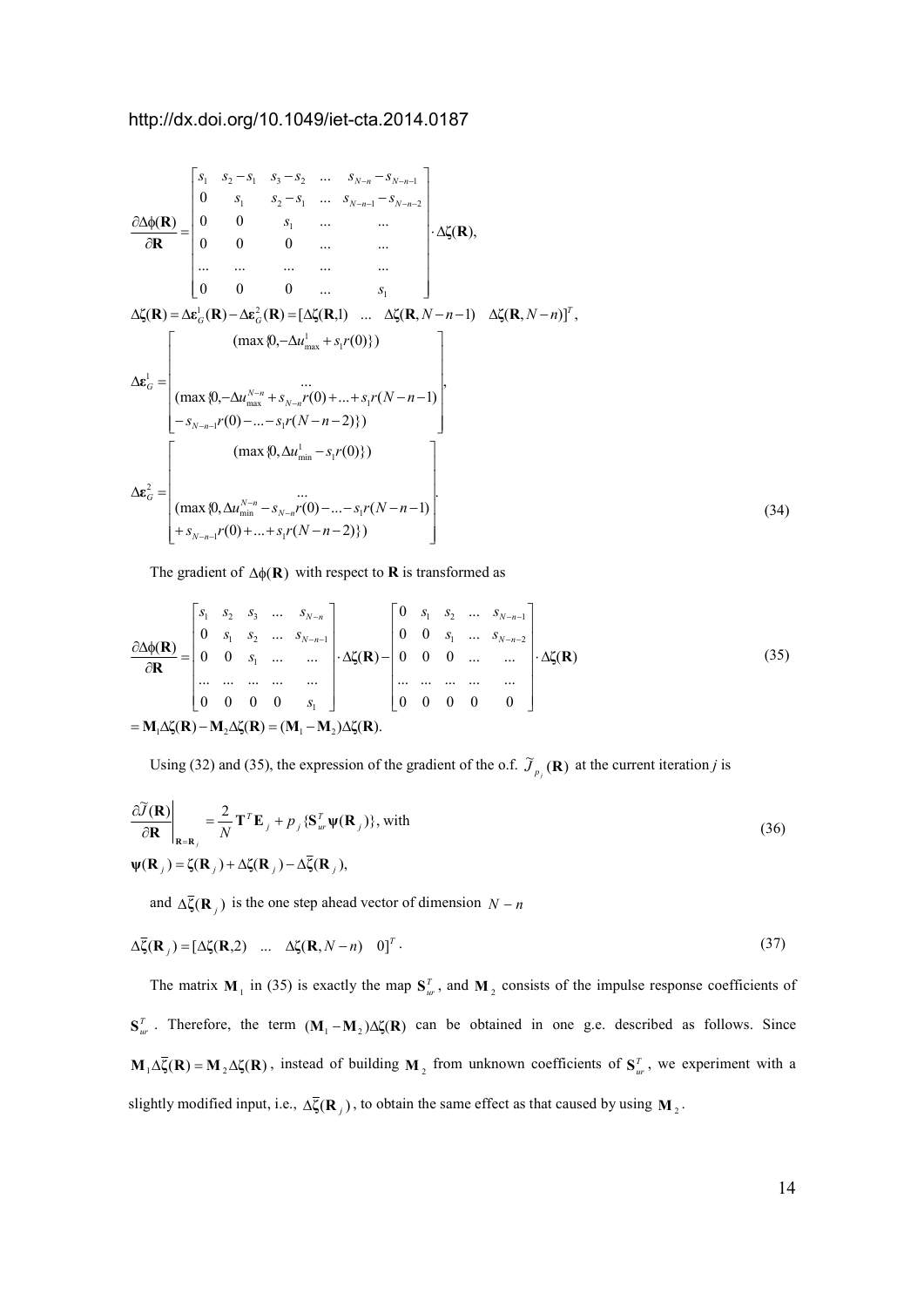Finally, a single g.e. scheme can be used with the reversed vector

$$
rev(\zeta(\mathbf{R}_j) + \Delta \zeta(\mathbf{R}_j) - \Delta \overline{\zeta}(\mathbf{R}_j)) = rev(\psi(\mathbf{R}_j))
$$
\n(38)

injected as a reference input taking advantage of the dimensionality of  $S_{ur}^T$ . This single g.e. will provide the gradient with respect to all c.s. saturation and c.s. rate constraints. The same approach is used as in the previously presented four-step algorithm in order to constrain the evolution of CS in the vicinity of the nominal trajectory.

Each iteration in the algorithm requires a normal experiment with the current reference input. After the normal experiment, the g.e.s require running perturbed trajectories in the vicinity of the nominal ones. These perturbed trajectories are obtained for perturbed reference inputs with small amplitude signals. A simulationbased mechanism based on identified models is used to avoid conducting g.e.s on the real-world CS. The identified models are valid only in the vicinity of the current iteration nominal trajectories. No additional experiments are required to collect data in a wide operating range for identification purposes, so these models are used only within the current iteration. In order to extend the applicability of this approach to smooth nonlinear systems, NN-based models as NARX ones are used in the identification, with two advantages:

- The closed-loop CS behaviour is usually of low-pass type, resulting in models with rather simple dynamics.
- The numerical differentiation issues which occur in noisy environments are mitigated by our approach.

Given the nonlinear maps (5), a more compact representation that takes advantage of the super vector notation is  $\overline{Y} = M_{r_y}(R)$  and  $U = M_{r_u}(R)$ . The current iteration trajectories  $\{R_j, U_j, Y_j\}$  from the normal experiment are used to identify  $M_{r_y}$  and  $M_{r_u}$ . Using the gradient estimation scheme from (20) in (36), the

estimate of 
$$
\frac{\partial \widetilde{J}(\mathbf{R})}{\partial \mathbf{R}}\Big|_{\mathbf{R}=\mathbf{R}_j}
$$
 is

$$
est{\frac{\partial \widetilde{J}(\mathbf{R})}{\partial \mathbf{R}}}\Big|_{\mathbf{R}=\mathbf{R}_{j}} = \frac{2}{\mu_{\mathbf{Y}}}rev(\overline{\mathbf{Y}}_{G_{j}} - \overline{\mathbf{Y}}_{j}) + p_{j}\{\frac{1}{\mu_{\mathbf{U}}}rev(\overline{\mathbf{U}}_{G_{j}} - \overline{\mathbf{U}}_{j})\}, \text{ with}
$$
  
\n
$$
\overline{\mathbf{Y}}_{G_{j}} = M_{ry}(\mathbf{R}_{j} + \mu_{\mathbf{V}}rev(\mathbf{E}_{j})), \overline{\mathbf{Y}}_{j} = M_{ry}(\mathbf{R}_{j}),
$$
  
\n
$$
\overline{\mathbf{U}}_{G_{j}} = M_{ru}(\mathbf{R}_{j} + \mu_{\mathbf{U}}rev(\mathbf{\Psi}_{j})), \overline{\mathbf{U}}_{j} = M_{ru}(\mathbf{R}_{j}),
$$
\n(39)

where  $\mu_Y > 0$  and  $\mu_U > 0$  are scaling factors chosen such that the perturbations are only of small amplitude with respect to the current iteration reference input.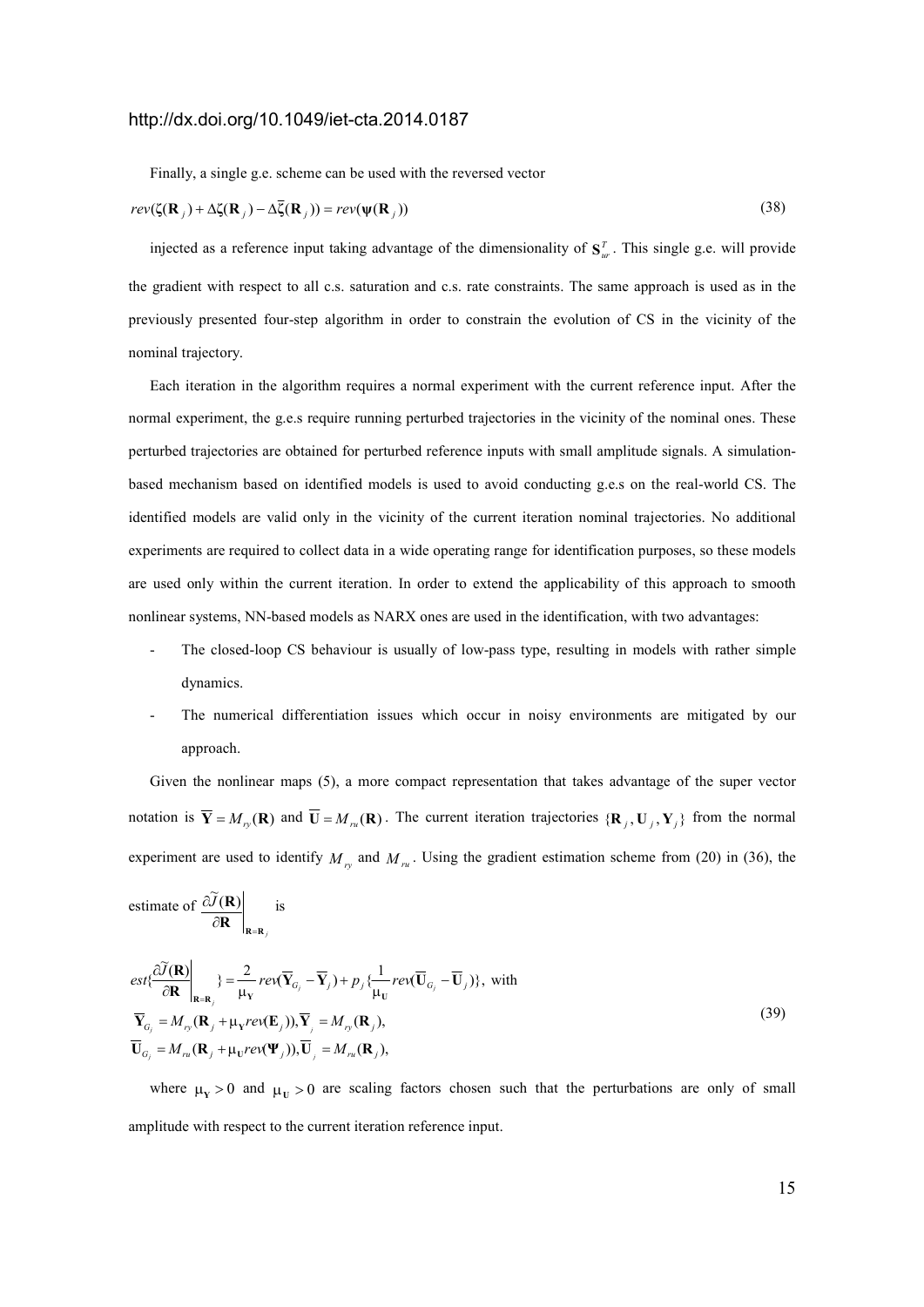#### **3. Case study and discussion of the simulation results**

The case study deals with the angular positioning of the vertical motion of a nonlinear aerodynamic twinrotor system experimental setup [27]. The horizontal position is considered fixed, and the nonlinear equations of the vertical motion are [27]

$$
J_{\nu}\dot{\Omega}_{\nu} = l_{m}F_{\nu}(\omega_{\nu}) - \Omega_{\nu}k_{\nu} + g[(A-B)\cos\alpha_{\nu} - C\sin\alpha_{\nu}],
$$
  
\n
$$
\dot{\alpha}_{\nu} = \Omega_{\nu},
$$
  
\n
$$
I_{\nu}\dot{\omega}_{\nu} = M(U_{\nu}) - M_{\nu}(\omega_{\nu}),
$$
\n(40)

where  $U_y$  (%) = *u* is the c.s., i.e., the PWM duty-cycle of motor's input voltage,  $-24 \text{ V} \le u \le 24 \text{ V}$ ,  $\omega$ <sub>v</sub> (*rad* / *s*) is the rotor's angular speed,  $\alpha$ <sub>v</sub> (*rad*) = *y* is the process output, i.e., the pitch angle of the beam which supports the two rotors, and  $\Omega$ <sub>*v*</sub> (*rad* /*s*) is the beam's angular velocity. The other parameters and variables are given in [27], and the parameter values are

$$
J_v = 0.02421 kg m^2, I_v = 4.5 \cdot 10^{-5} kg m^2,
$$
  
\n
$$
k_v = 0.0127 kg m^2 / s, B - A = 0.05 rad kg m,
$$
  
\n
$$
l_m = 0.2 m, C = 0.0936 rad kg m.
$$
\n(41)

The nonlinear model (40) is not used in the tuning process except for obtaining an initial controller which can also be obtained by model-free approaches as VRFT [14], [15].

A discrete-time linear PI controller with the t.f.  $H(q^{-1}) = (0.012 + 0.001q^{-1})/(1 - q^{-1})$  is considered initially. The reference trajectory is prescribed as the unit step response the reference model with the t.f.  $RM(s) = \omega_n^2 / (s^2 + 2\zeta\omega_n s + \omega_n^2)$ , with  $\omega_n = 0.5$  rad/s,  $\zeta = 0.7$ . (42)

The sampling period is  $T_s = 0.1$  s and the length of experiments is of  $N = 400$  samples. The relative degree of  $T(q^{-1})$  is  $n = 1$  and the relative degree of  $S_{w}(q^{-1})$  is  $m = 0$ .

#### *3.1. )eural network training*

The NN architecture used in the identification and in the gradient estimation consists of one hidden layer with six neurons and one output layer with one neuron. Hyperbolic tangent activation functions are employed in the hidden layer, and the output neuron uses a linear activation function. The same architecture is used for both  $M_{r_y}$  and  $M_{r_u}$ . The inputs of the two NNs are  $\mathbf{x}_{r_y}^T(k) = \begin{bmatrix} 1 & y(k) & y(k-1) & r(k) & r(k-1) \end{bmatrix}$  for  $M_{r_y}$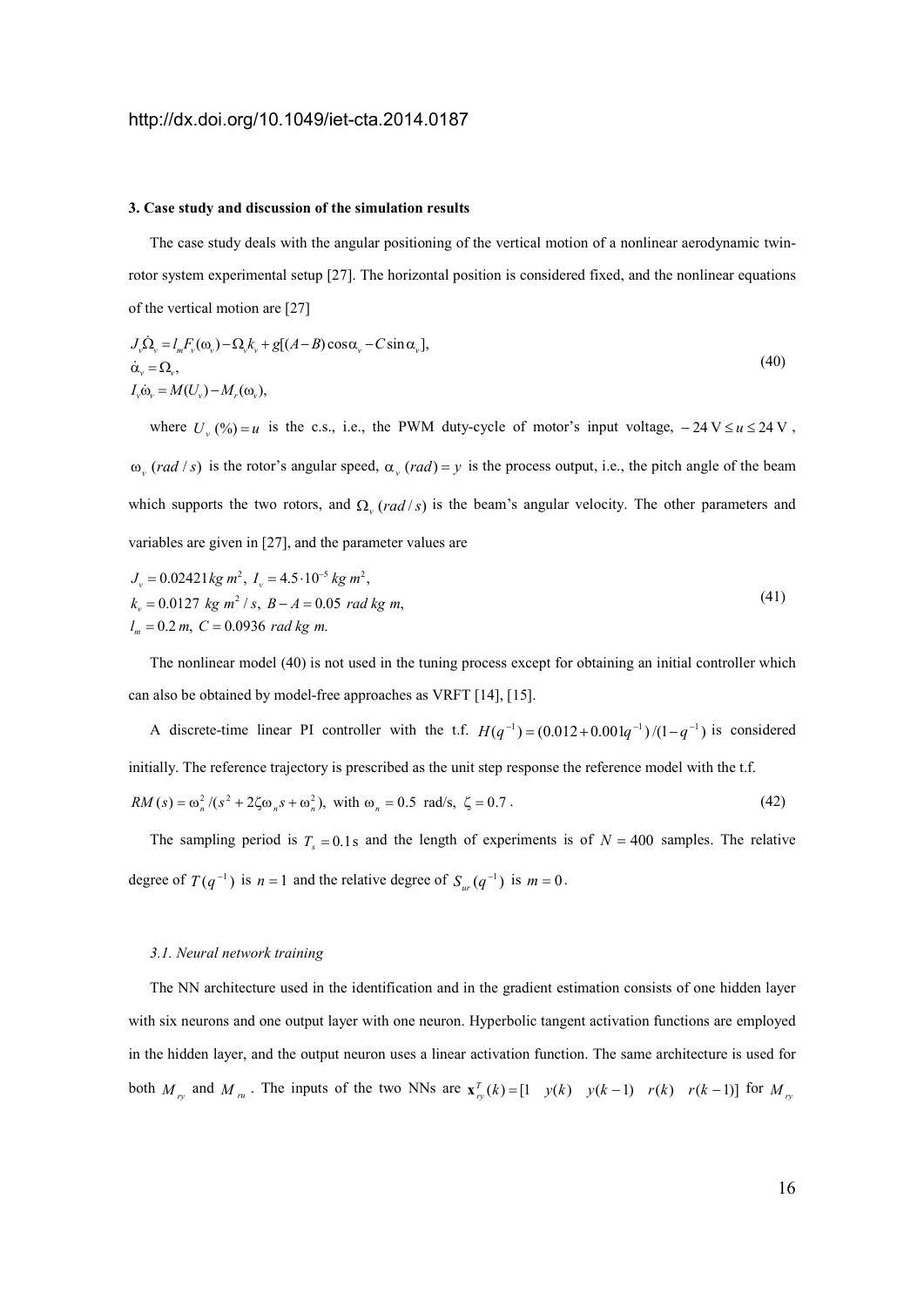and  $\mathbf{x}_{n}(k) = \begin{bmatrix} 1 & u(k) & u(k-1) & r(k) & r(k-1) \end{bmatrix}$  for  $M_{n}$ . The outputs of the NNs are  $y(k)$  for  $M_{n}$  and  $u(k)$  for  $M_{ru}$ .

The two NN architectures are trained using the ILC framework with the guidelines given in [27]. Each hidden layer neuron has five parameters, i.e., four weights and one bias. The output layer has seven weights including the bias. We trained the output weight vectors  $W \in \mathbb{R}^{7 \times 1}$  and hidden units weights  $V_i \in \mathbb{R}^{5 \times 1}$ ,  $i = 1...6$ . All parameters are initialized with a zero mean normal distribution with variance 1.

The NN-based identification is carried out on the nominal trajectories of the closed-loop CS for the initial controller parameters and for the initial reference input presented in the next section. Only the results concerning the identified map  $M_{r_y}$  are given here. For the norm-optimal ILC problem, the weighting matrices were chosen as  $\mathbf{R} = \mathbf{I}_{400}$  and  $\mathbf{Q} = 0.0001 \cdot \mathbf{I}_{37}$ , where  $\mathbf{I}_{\zeta}$  indicates the  $\zeta^{\text{th}}$  order identity matrix. The evolution of the training error throughout the iterations and the evolutions of the process output before and after training are shown in Fig. 1.



Fig. 1. NN training during the iterations and process output before and after training.

### *3.2. Controller tuning*

With the reference input fixed, initially given in terms of the unit step response of the reference model with the t.f. (42), the controller is now optimally tuned. The tuning aims the minimization of  $J(\rho)$  in (7) in this first phase. The c.s. saturation and rate constraints are considered as  $-0.05 \le u(k) \le 0.18$  and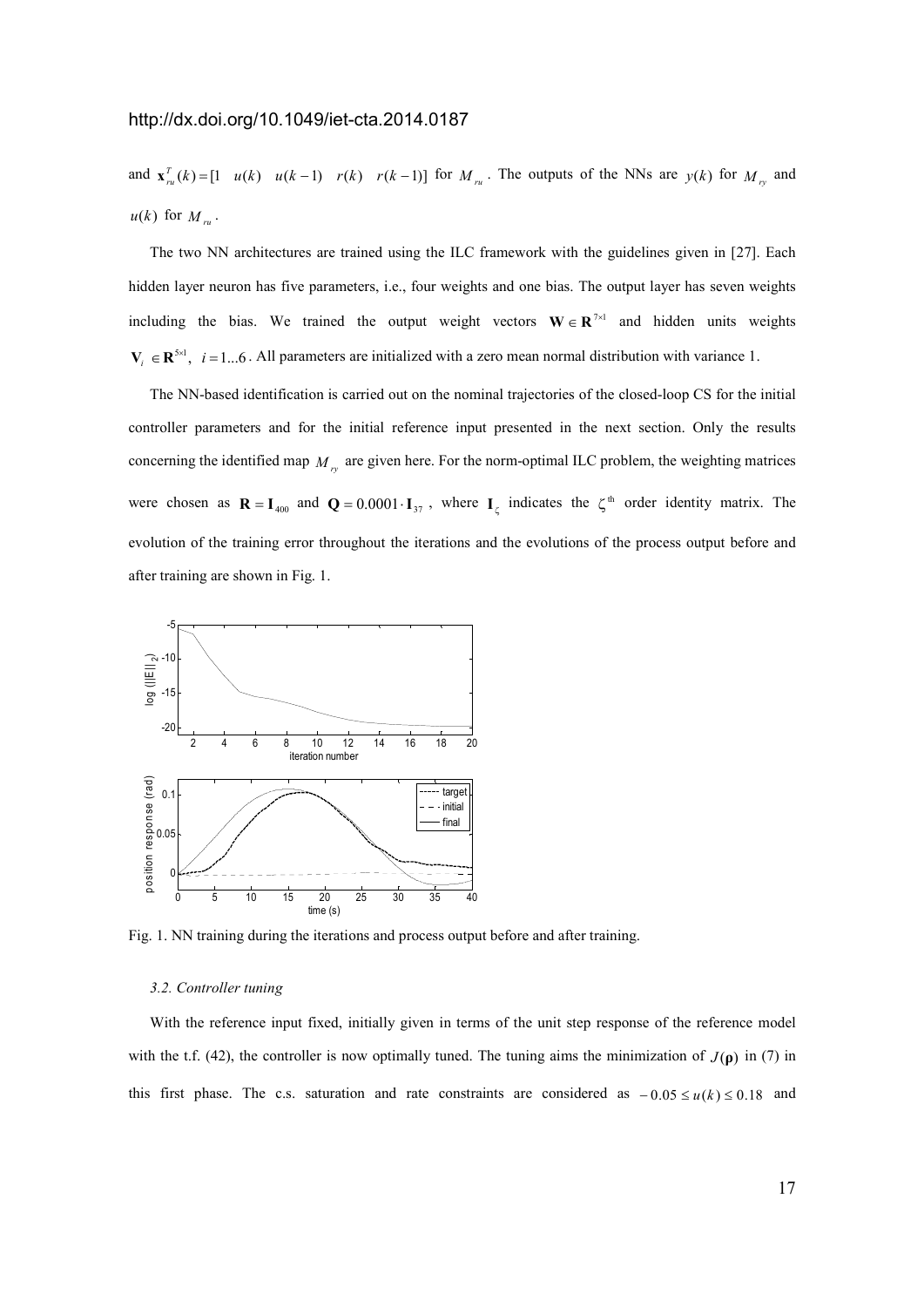$-0.02 \le \Delta u(k) \le 0.02$ . The sequence of penalty parameters of the augmented o.f. is set to  $p_j = 2.5$ . When no constraints are violated the search uses a BFGS update for the estimate of the Hessian and a step size of  $\gamma = 0.1$ ; otherwise, the Hessian estimate is the identity matrix and the step size is the same,  $\gamma = 0.1$ . Several intermediate trajectories of the c.s. rate shown in Fig. 2 violate the upper constraint, but they are next pushed back within the boundaries. This is correlated with the activation of the penalty function in Fig. 3, which drives the tuning to ensure that the constraints are violated. When no constraints are violated, the tuning is driven to minimize the control error outlined in  $J(\rho)$ . The learned output trajectories given in Fig. 4 illustrate the scenario, and the final output is closer to the reference trajectory. The final controller parameters are  $\rho = [0.0192 \quad 0.0028]^T$ .



Fig. 2. Simulated responses of c.s. and of c.s. rate: initial trajectories (dotted), intermediate trajectories (grey) and final trajectories (solid black). The constraints are dashed.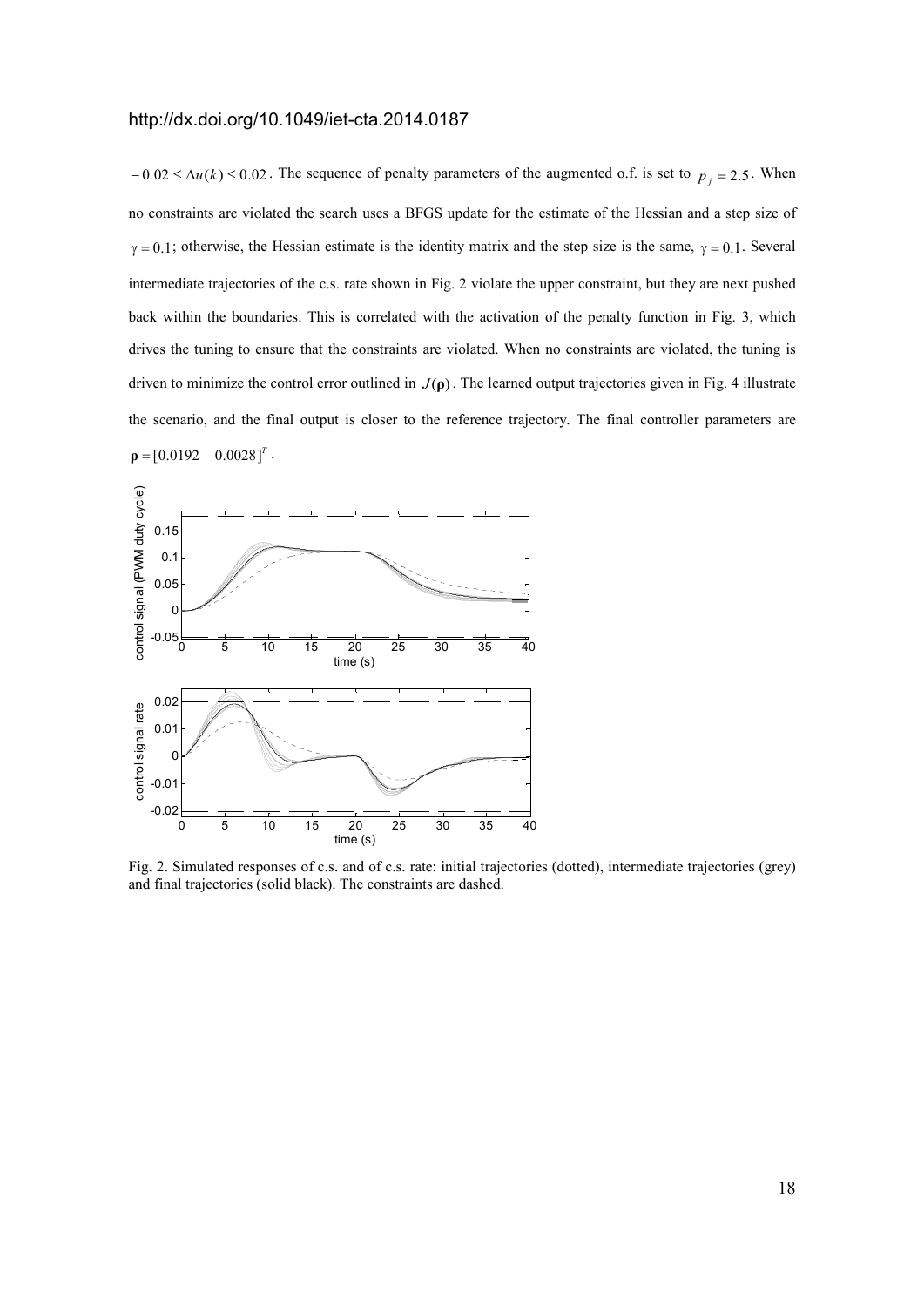

Fig. 3. Augmented objective function and penalty function versus iteration number.



Fig. 4. Simulated responses of process output: initial trajectory (dotted), intermediate trajectories (grey) and final trajectory (solid black). The reference input is dashed.

## *3.3. Reference input tuning*

With the controller parameters tuned and fixed, the reference input sequence is optimized in terms of the OP (16) using the same constraints.

The approach is applied as in the deterministic case as follows. The sequence of penalty parameters in (28) is set to the constant value  $p_j = 25$ . Two constant values of the step size are used in the gradient descent. When no constraints are violated the step size is  $\gamma = 0.2$  and a BFGS Hessian update is used; otherwise, we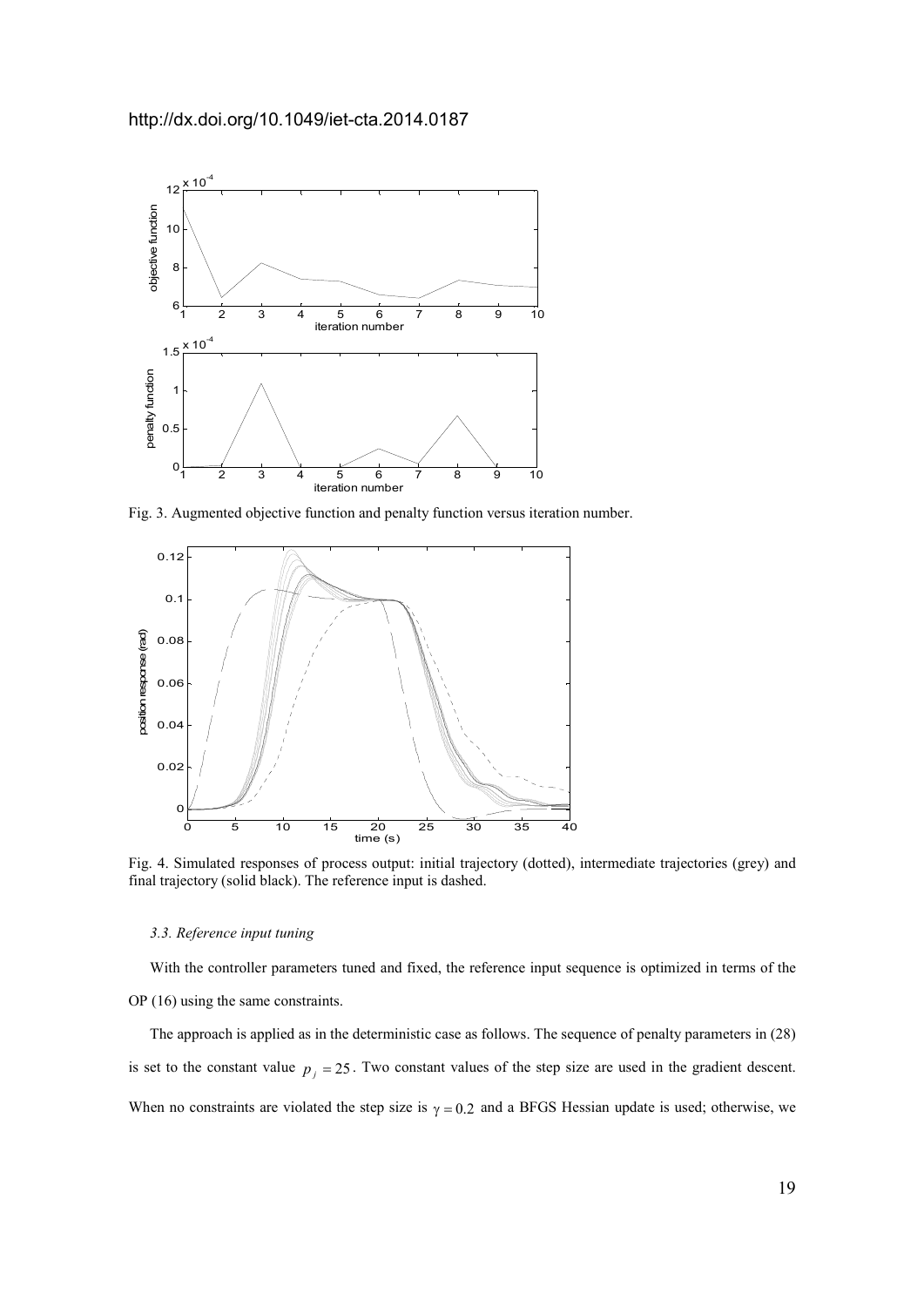set  $\gamma = 10$  and the Hessian estimate to the unit matrix. 400 samples of the reference input sequence are subjected to optimization, and a total number of 1596 constraints are used: 798 for c.s. saturation and 798 for c.s. rate saturation.

Fig. 5 gives the evolution of the c.s. and of the c.s. rate during the learning process. Fig. 6 shows the evolution of the reference input during the learning process. The differences from the initial reference input are dramatic. Fig. 6 also shows the penalty function which contributes to the optimized augmented o.f. As the constraints are violated, they weight more in the o.f., and they eventually provide a more significant contribution to the gradient, thus driving the optimization to bring the trajectories within the feasible boundaries. This is done with the cost of the reference tracking criterion. Even with the double approximation involved in the linearity assumption and in the NN-based gradient estimation mechanism, the o.f. decreases as illustrated in Fig. 6, and the performance improvements are evident. The penalty function in Fig. 6 must be correlated with the c.s. rate constraint violation in Fig. 5. The output trajectories presented in Fig. 7 convincingly point out the CS performance improvement.



Fig. 5. Simulated responses of c.s. and of c.s. rate: initial trajectories (dotted), intermediate trajectories (grey) and final trajectories (solid black). The constraints are dashed.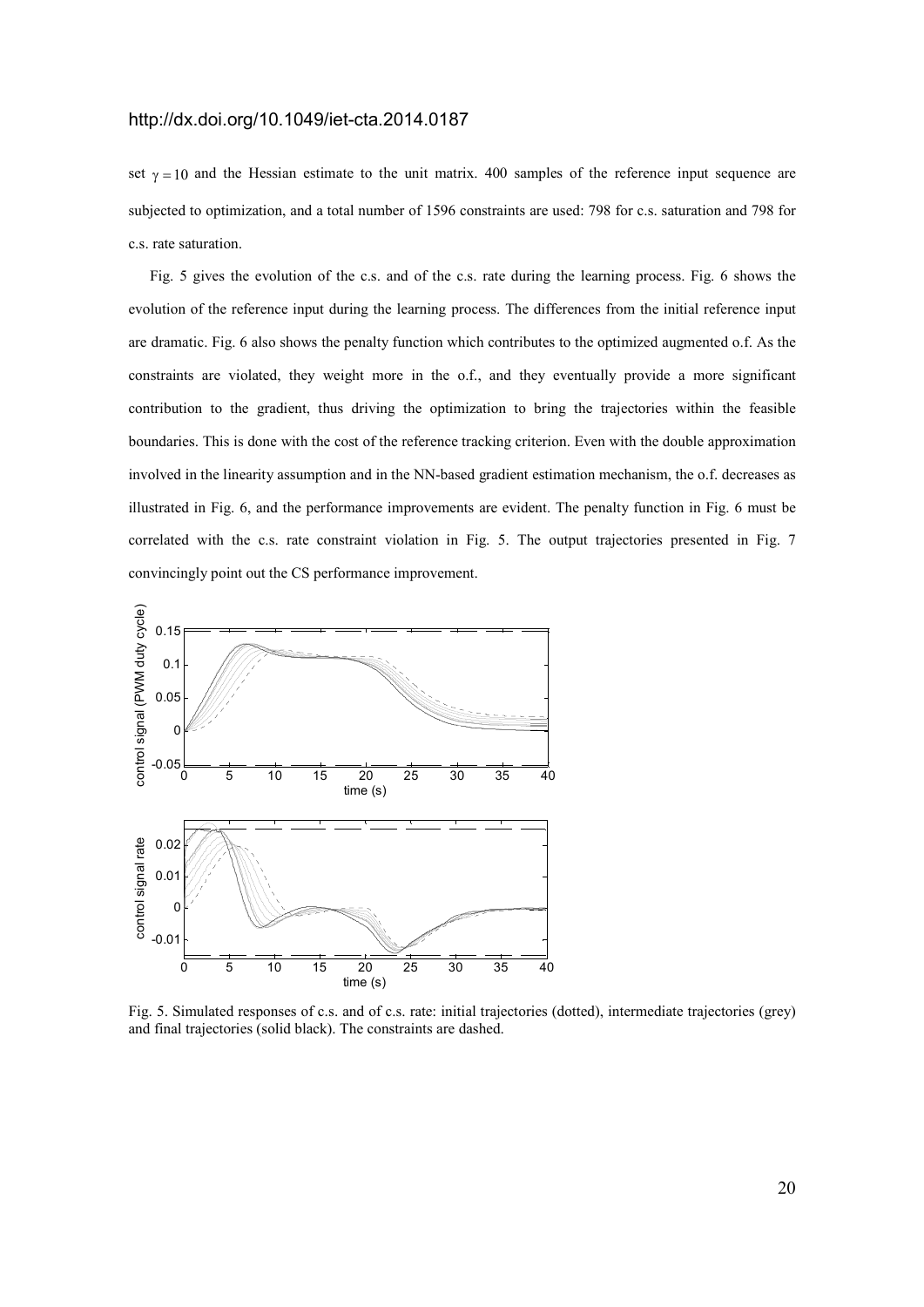

Fig. 6. Simulated reference inputs as initial one (dotted), intermediate ones (grey) and final one (solid black), augmented objective function and penalty function versus iteration number.



Fig. 7. Simulated responses of process output: initial trajectory (dotted), intermediate trajectories (grey) and final trajectory (solid black). The reference input is dashed.

# **4. Conclusions**

This paper shows that:

The same reference trajectory tracking objective can be addressed either by tuning the controller parameters or by tuning the reference input signal sequence (equivalent to tuning a reference input filter). In this sense the proposed approach can be considered as model-free 2-DOF controller tuning.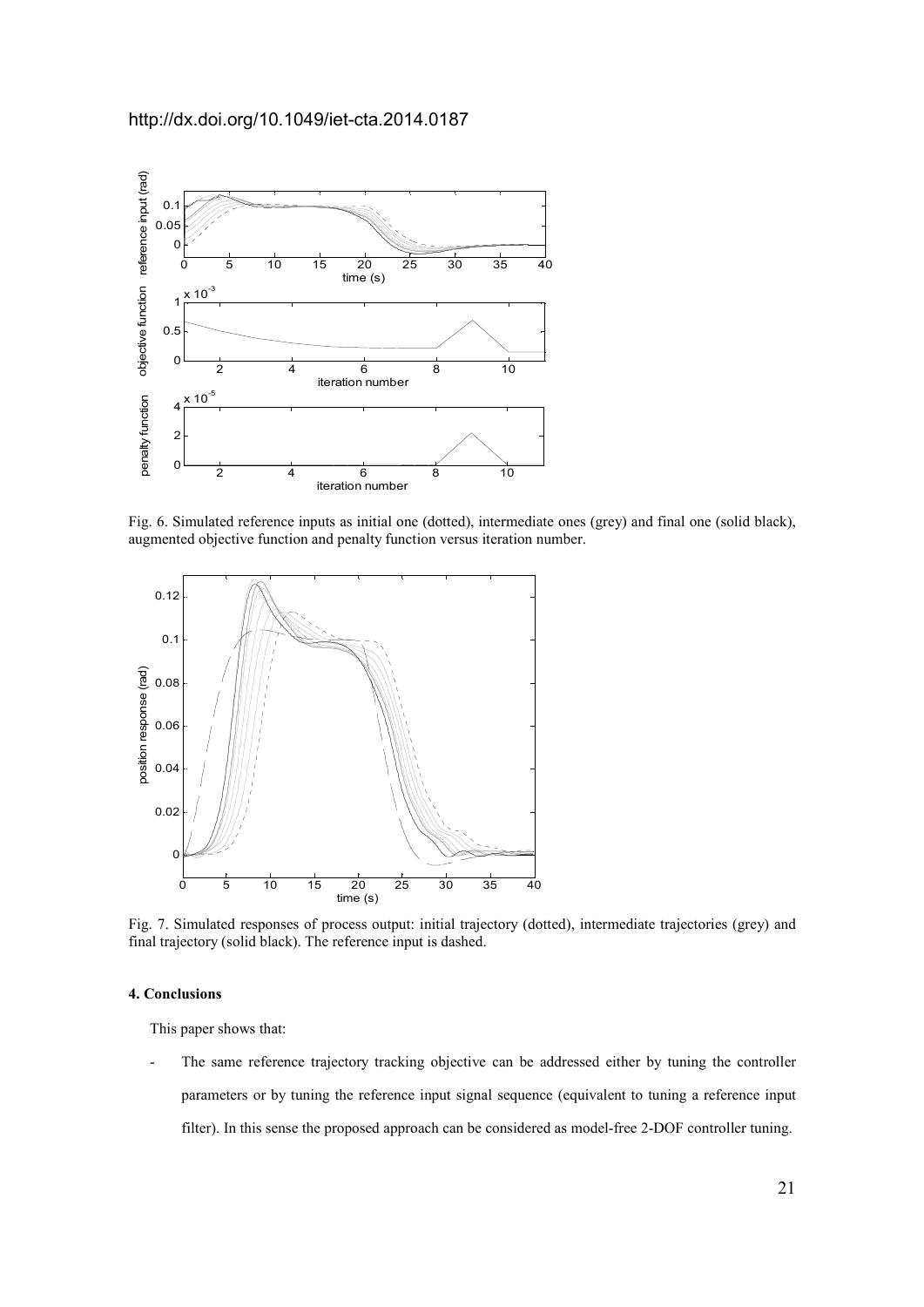- Only the OP structure is exploited in both cases, and it does not use explicit process models. Therefore, an iterative data-based model-free control approach has been offered in this paper.
- A reactive mechanism for dealing with operational constraints has been successfully validated.

The results in the case study attest that the performance improvements are obvious. Our approach adapts well from data, compensating for process nonlinearities and uncertainties. Future research will focus the application of this approach to other convincing processes with experimental validations.

### **Acknowledgements**

This work was supported by a grant of the Romanian National Authority for Scientific Research, CNCS – UEFISCDI, project number PN-II-ID-PCE-2011-3-0109, and by the strategic grant POSDRU/159/1.5/S/137070 (2014) of the Ministry of National Education, Romania, co-financed by the European Social Fund – Investing in People, within the Sectoral Operational Programme Human Resources Development 2007-2013.

## **References**

- [1] Hjalmarsson, H.: 'Iterative feedback tuning an overview', Int. J. Adapt. Control Signal Process., 2002, 16, (5), pp. 373–395
- [2] Karimi, A., Miskovic, L., and Bonvin, D.: 'Iterative correlation-based controller tuning', Int. J. Adapt. Control Signal Process., 2004, 18, (8), pp. 645–664
- [3] Kammer, L.C., Bitmead, R.R., and Bartlett, P.L.: 'Direct iterative tuning via spectral analysis', Automatica, 2000, 36, (9), pp. 1301–1307
- [4] Halmevaara, K., and Hyötyniemi, H.: 'Data-based parameter optimization of dynamic simulation models', Proc.  $47<sup>th</sup>$  Conference on Simulation and Modelling, Helsinki, Finland, 2006, pp. 68–73
- [5] Spall, J.C., and Cristion, J.A.: 'Model-free control of nonlinear stochastic systems with discrete-time measurements', IEEE Trans. Autom. Control, 1998, 43, (9), pp. 1198–1210
- [6] Radac, M.-B., Precup, R.-E., Petriu, E.M., and Preitl, S.: 'Application of IFT and SPSA to servo system control', IEEE Trans. Neural Netw., 2011, 22, (12), pp. 2363–2375
- [7] Kadali, R., Huang, B., and Rossiter, A.: 'A data driven subspace approach to predictive controller design', Control Eng. Pract., 2003, 11, (3), pp. 261–278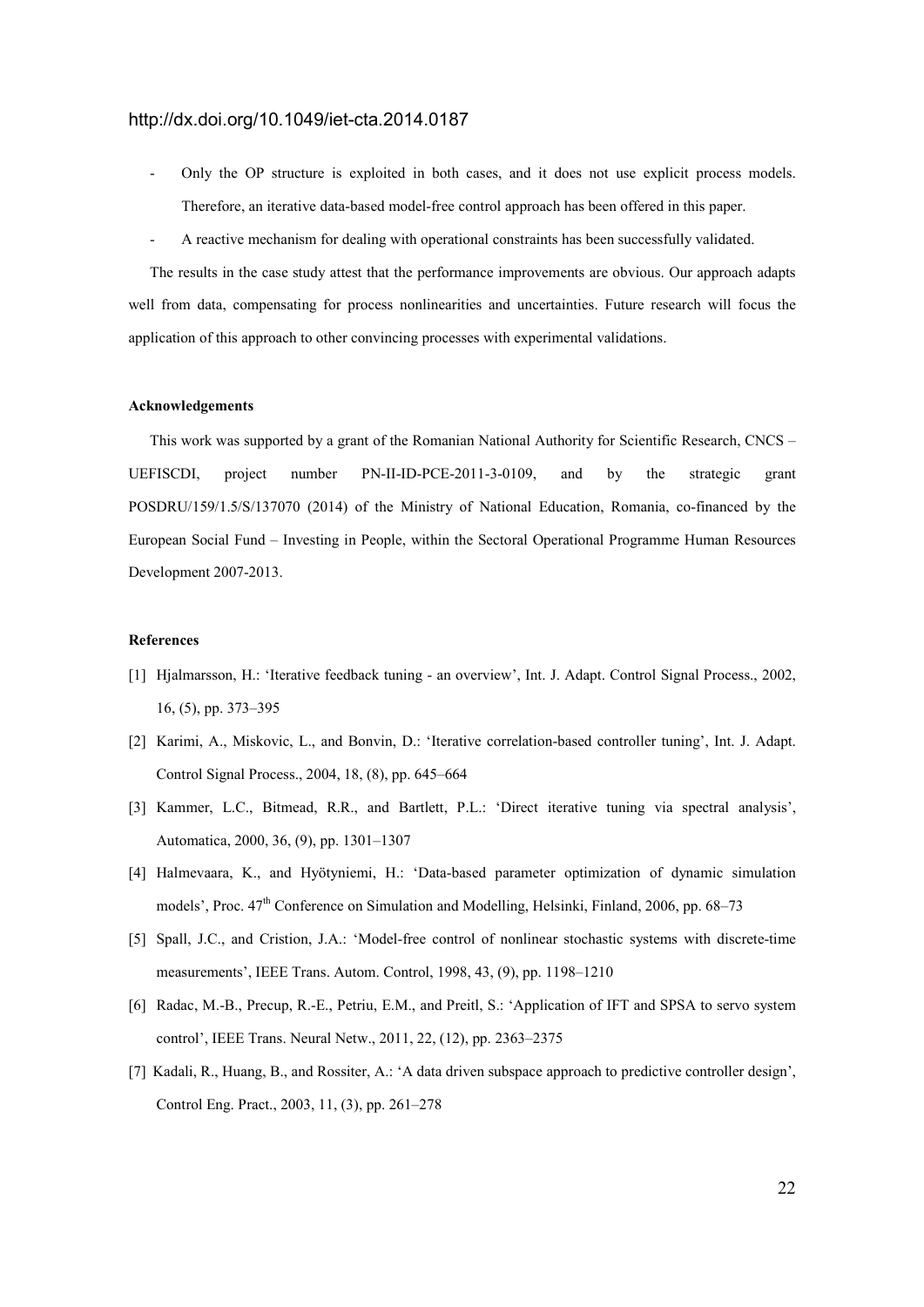- [8] Lu, X., Chen, H., Wang, P., and Gao, B.: 'Design of a data-driven predictive controller for start-up process of AMT vehicles', IEEE Trans. Neural Netw., 2011, 22, (11), pp. 2201–2212
- [9] Fliess, M., and Join, C.: 'Model-free control and intelligent PID controllers: towards a possible trivialization of nonlinear control?', Proc. 15<sup>th</sup> IFAC Symposium on System Identification, Saint-Malo, France, 2009, pp. 1531–1550
- [10] Hou, Z.-S., and Jin, S.: 'A novel data-driven control approach for a class of discrete-time nonlinear systems', IEEE Trans. Contr. Syst. Technol., 2011, 19, (6), pp. 1549–1558
- [11] Hou, Z.-S., and Wang, Z.: 'From model-based control to data-driven control: Survey, classification and perspective', Inf. Sci., 2013, 235, pp. 3–35
- [12] Safonov, M.G., and Tsao, T.-C.: 'The unfalsified control concept and learning', IEEE Trans. Automat. Control, 1997, 42, (6), pp. 843–847.
- [13] McDaid, A.J., Aw, K.C., Haemmerle, E., and Xie, S.Q.: 'Control of IPMC actuators for microfluidics with adaptive "online" iterative feedback tuning', IEEE/ASME Trans. Mechatronics, 2012, 17, (4), pp. 789–797
- [14] Campi, M.C., Lecchini, A., and Savaresi, S.M.: 'Virtual reference feedback tuning: a direct method for the design of feedback controllers', Automatica, 2002, 38, (8), pp. 1337–1346
- [15] Formentin, S., Savaresi, S.M., and Del Re, L.: 'Noniterative direct data-driven tuning of multivariable controllers: theory and application', IET Control Theory Appl., 2012, 6, (9), pp. 1250–1257
- [16] Yin., S., Ding, S., Xie, X., Luo, H., 'A review on basic data-driven approaches for industrial process monitoring,' IEEE Trans. Ind. Electron., 2014, DOI: 10.1109/TIE.2014.2301773
- [17] Radac, M.-B., Precup, R.-E., Petriu, E.M., Preitl, S., and Dragos, C.-A.: 'Experiment-based approach to reference trajectory tracking', Proc. 2012 IEEE International Conference on Control Applications, Dubrovnik, Croatia, 2012, pp. 470–475
- [18] Radac, M.-B., Precup, R.-E., Petriu, E.M., Preitl, S., and Dragos, C.-A.: 'Data-driven reference trajectory tracking algorithm and experimental validation', IEEE Trans. Ind. Informat., 2013, 9, (4), pp. 2327–2336
- [19] Bristow, D.A., Tharayil, M., and Alleyne, A.G.: 'A survey of iterative learning control,' IEEE Control Syst. Mag., 2006, 26, (3), pp. 96–114
- [20] Ahn, H.-S., Chen, Y., and Moore, K.L.: 'Iterative learning control: brief survey and categorization,' IEEE Trans. Syst., Man, Cybern. C, Appl. Rev., 2007, 37, (6), pp. 1109–1121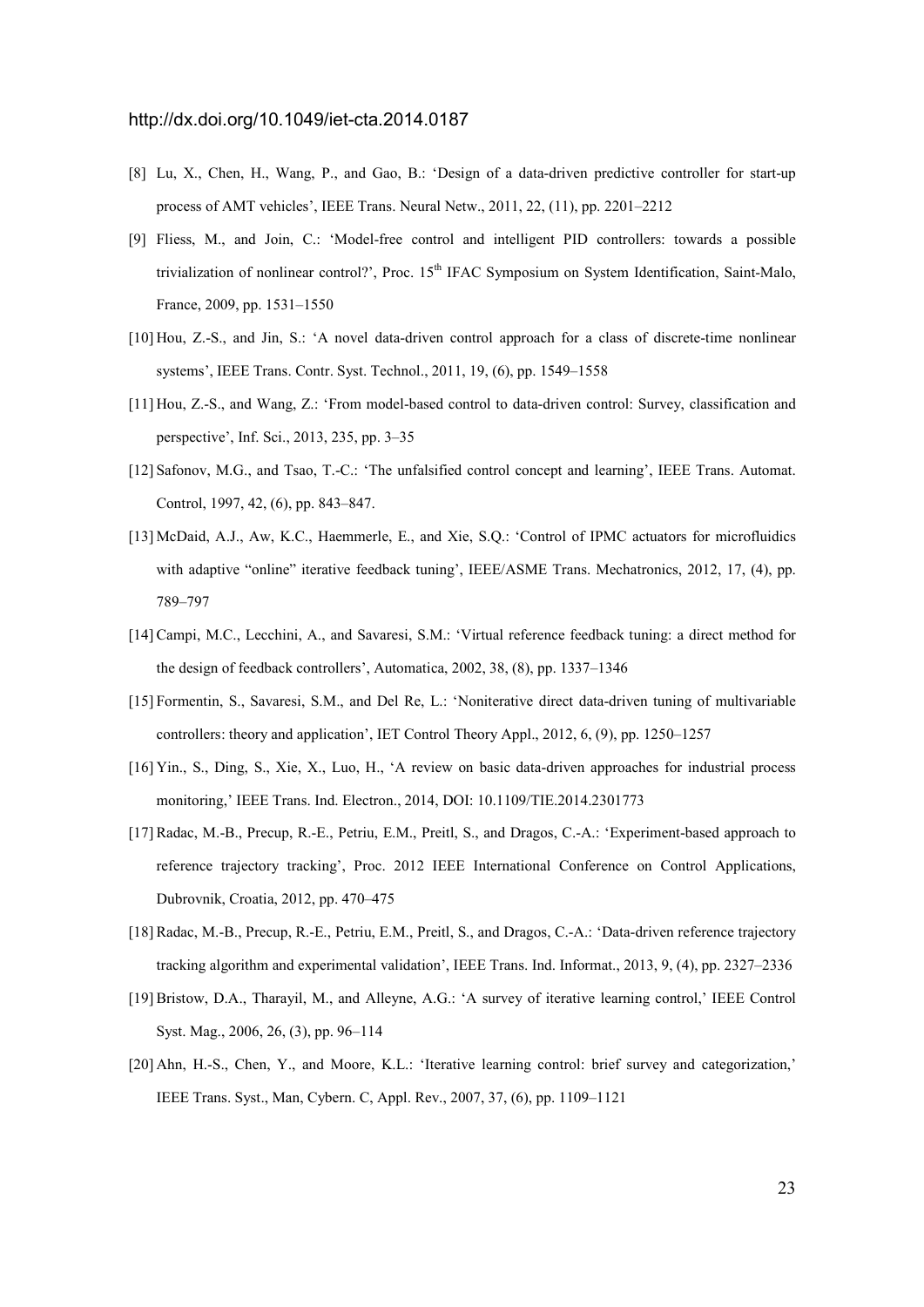- [21] Butcher, M., Karimi, A., and Longchamp, R.: 'Iterative learning control based on stochastic approximation,' Proc. 17<sup>th</sup> IFAC World Congress, Seoul, Korea, 2008, pp. 1478–1483
- [22] Bazanella, A.S., Campestrini, L., and Eckhard, D.: 'Data-Driven Controller Design: The H<sub>2</sub> Approach' (Springer-Verlag, Berlin, Heidelberg, 2012)
- [23] Mishra, S., Topcu, U., and Tomizuka, M.: 'Optimization-based constrained iterative learning control,' IEEE Trans. Contr. Syst. Technol., 2011, 19, (6), pp. 1613–1621
- [24] Janseens, P., Pipeleers, G., and Swevers, J.: 'A data-driven constrained norm-optimal iterative learning control framework for LTI systems,' IEEE Trans. Contr. Syst. Technol., 2013, 21, (2), pp. 546–551
- [25] Lupashin, S., Schöllig, A., Sherback, M., and D'Andrea, R.: 'A simple learning strategy for high-speed quadrocopter multi-flips,' Proc. 2010 IEEE International Conference on Robotics and Automation, Anchorage, AK, 2010, pp. 1642–1648
- [26] Kolter, J.Z., and Ng, A.Y.: 'Policy search via the signed derivative,' in Trinkle, J., Matsuoka, Y., and Castellanos, J.A. (Eds.): 'Robotics: Science and Systems V' (The MIT Press, Cambridge, MA, 2010), 8 pp.
- [27] Radac, M.-B., Precup, R.-E., Petriu, E.M., and Preitl, S.: 'Iterative data-driven tuning of controllers for nonlinear systems with constraints,' IEEE Trans. Ind. Electron., 2014, DOI 10.1109/TIE.2014.2300068
- [28] Sjöberg, J., Gutman, P.-O., Agarwal, M., and Bax, M.: 'Nonlinear controller tuning based on a sequence of identifications of linearized time-varying models,' Control Eng. Pract., 2009, 17, (2), pp. 311–321
- [29] Radac, M.-B., Precup, R.-E., Petriu, E.M., Cerveneak, B.-S., Dragos, C.-A., and Preitl, S.: 'Stable iterative correlation-based tuning algorithm for servo systems,' Proc. 38<sup>th</sup> Annual Conference of IEEE Industrial Electronics Society, Montreal, QC, Canada, 2012, pp. 2500–2505
- [30] Xie, X., Yin, S., Gao, H., Kaynak, O.: 'Asymptotic stability and stabilisation of uncertain delta operator systems with time-varying delays,' IET Control Theory Appl., 2013, 7, (8), pp. 1071–1078
- [31] Meng, X., Lam, J., Du, B., and Gao, H. (2010): 'A delay-partitioning approach to the stability analysis of discrete-time systems,' Automatica, 2010, 46, (3), pp. 610–614
- [32] Blažič, S., Matko, D., and Škrjanc, I.: 'Adaptive law with a new leakage term, IET Control Theory Appl., 2010, 4, (9), pp. 1533–1542
- [33] Lam, H.K., Li, H., and Liu, H.: 'Stability analysis and control synthesis for fuzzy-observer-based controller of nonlinear systems: a fuzzy-model-based control approach,' IET Control Theory Appl., 2013, 7, (5), pp. 663–672